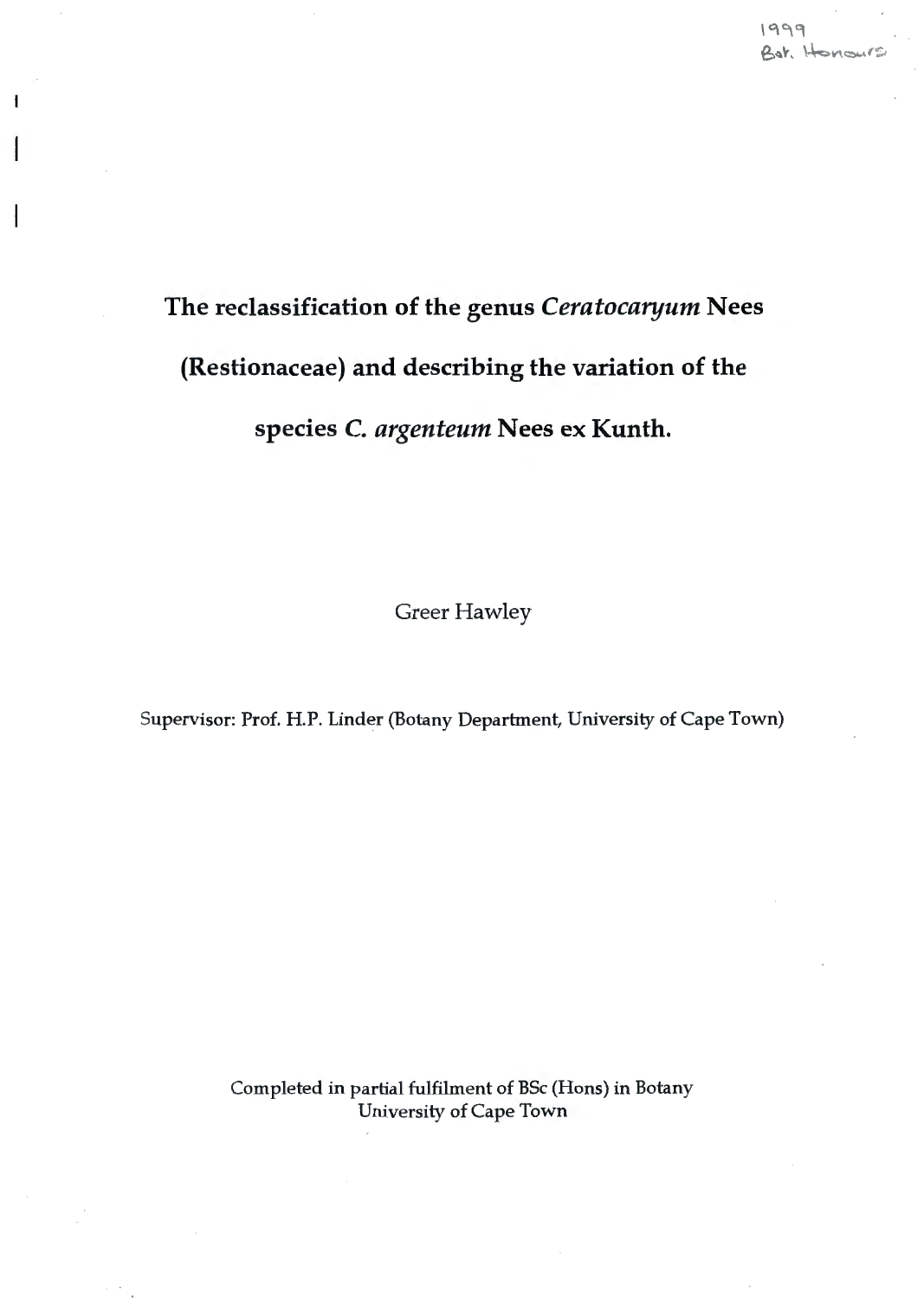New York is the sistends in the all from it or information derived from without full acknowledgement of the site of the used for private study research purposes only.<br>University of Cape Town (UCT exclusive license granted The copyright of this thesis vests in the author. No quotation from it or information derived from it is to be published without full acknowledgement of the source. The thesis is to be used for private study or noncommercial research purposes only.

Published by the University of Cape Town (UCT) in terms of the non-exclusive license granted to UCT by the author.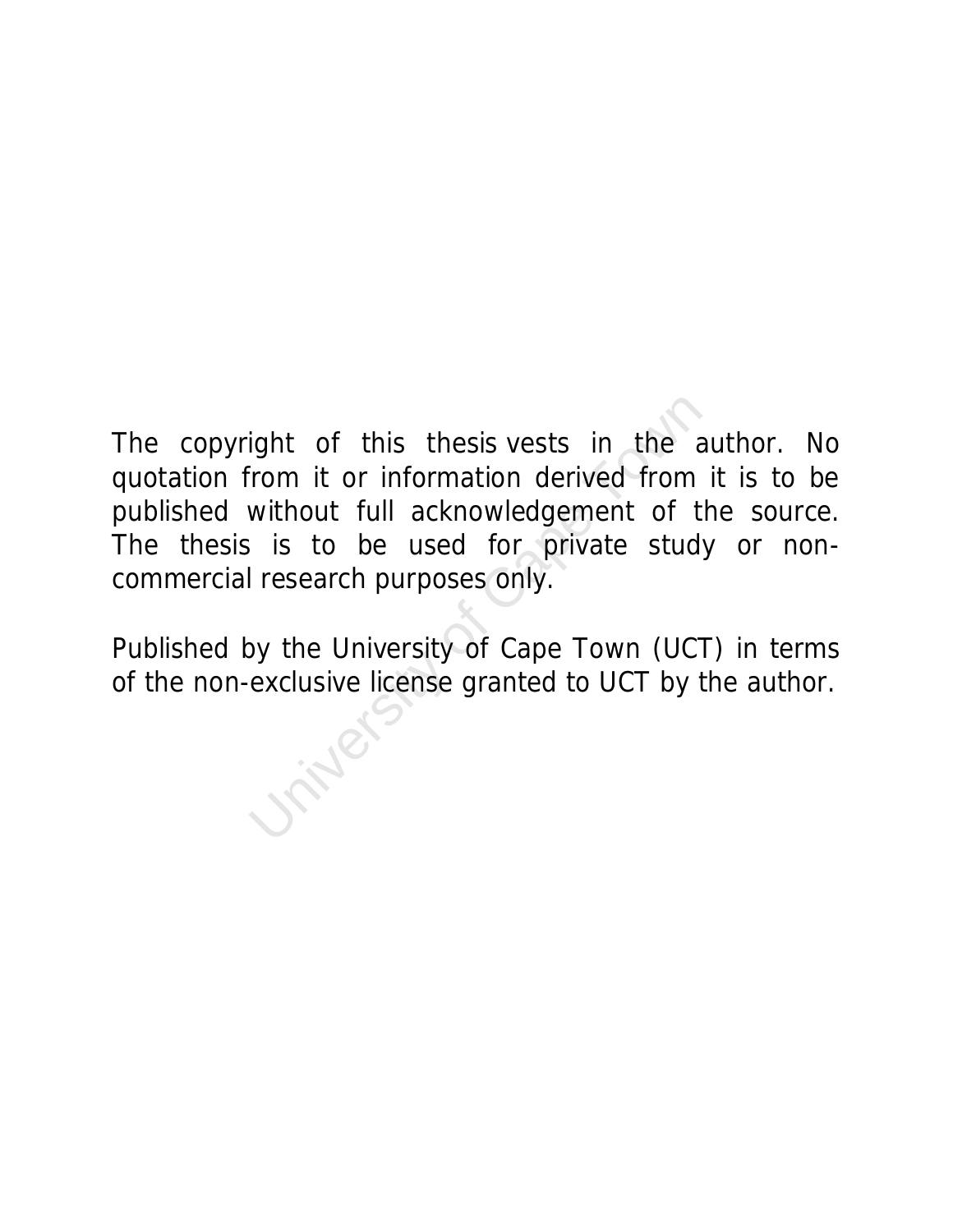

# **Abstract**

An African Restionaceae, *Ceratocaryum*, *displays a wide range in variation*. It consists of 6 species, which occur strictly in the Cape Floristic Region. Inspection of herbarium material suggests that/species C. *argenteum* Nees ex Kunth presently contains a species complex that can be differentiated into three segregates. The possibility of distinguishing the segregates from each other was explored, thereby testing the hypothesis that the segregates fulfill species status requirements. Phenetic  $\alpha$  analysis was used to derive the extent of the variation and to decide whether the phenetic data could be used to distinguish between the segregates. Cladistic analysis was also used to derive the phylogeny of the genus to discern the relation between the segregates to the rest of the genus. The cluster analysis reflected three distinct groups based on bract length and nut width. The most parsimonious tree described segregates 1 and 2 as sister taxa and segregate 3 as being a sister group to C. *pulchrum.* They do not form a monophyletic group, which places more confidence on the hypothesis. Segregates 1, 2 and 3 can be distinguished form each other and contain diagnosably distinct features which implies that these taxa are diagnosable species. A description of each species follows.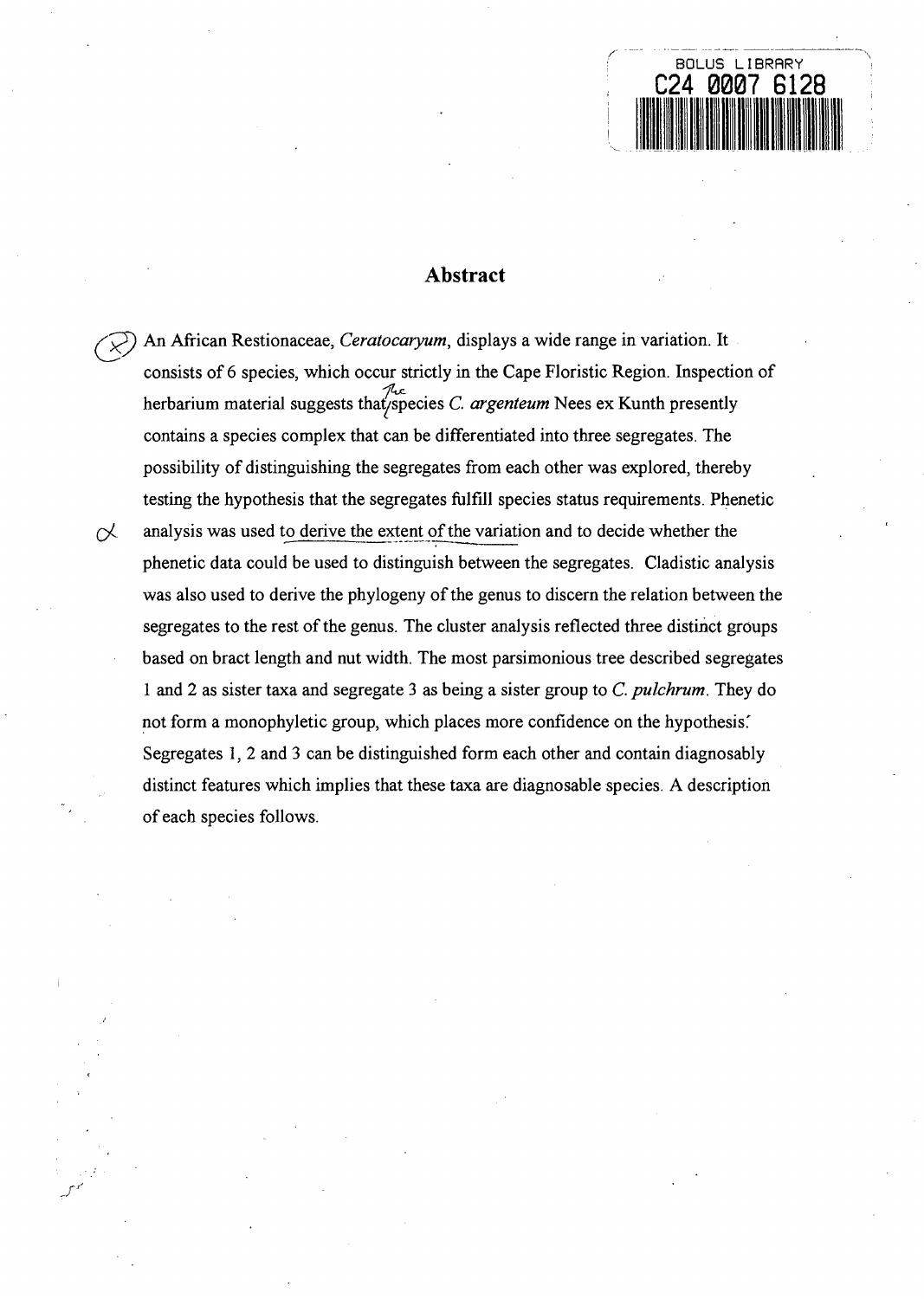# **Contents**

# **1. Introduction**

Literature review and aims

# **2. Methods and Materials**

Field data

Herbarium data

Statistical analysis: Phenetic and Cladistic

# **3. Results**

Phenetic

Cladistic

# **4. Conclusion**

Species concepts

Geographic distribution

Species description

# **5. Acknowledgements**

**6. References** 

**7. Appendix**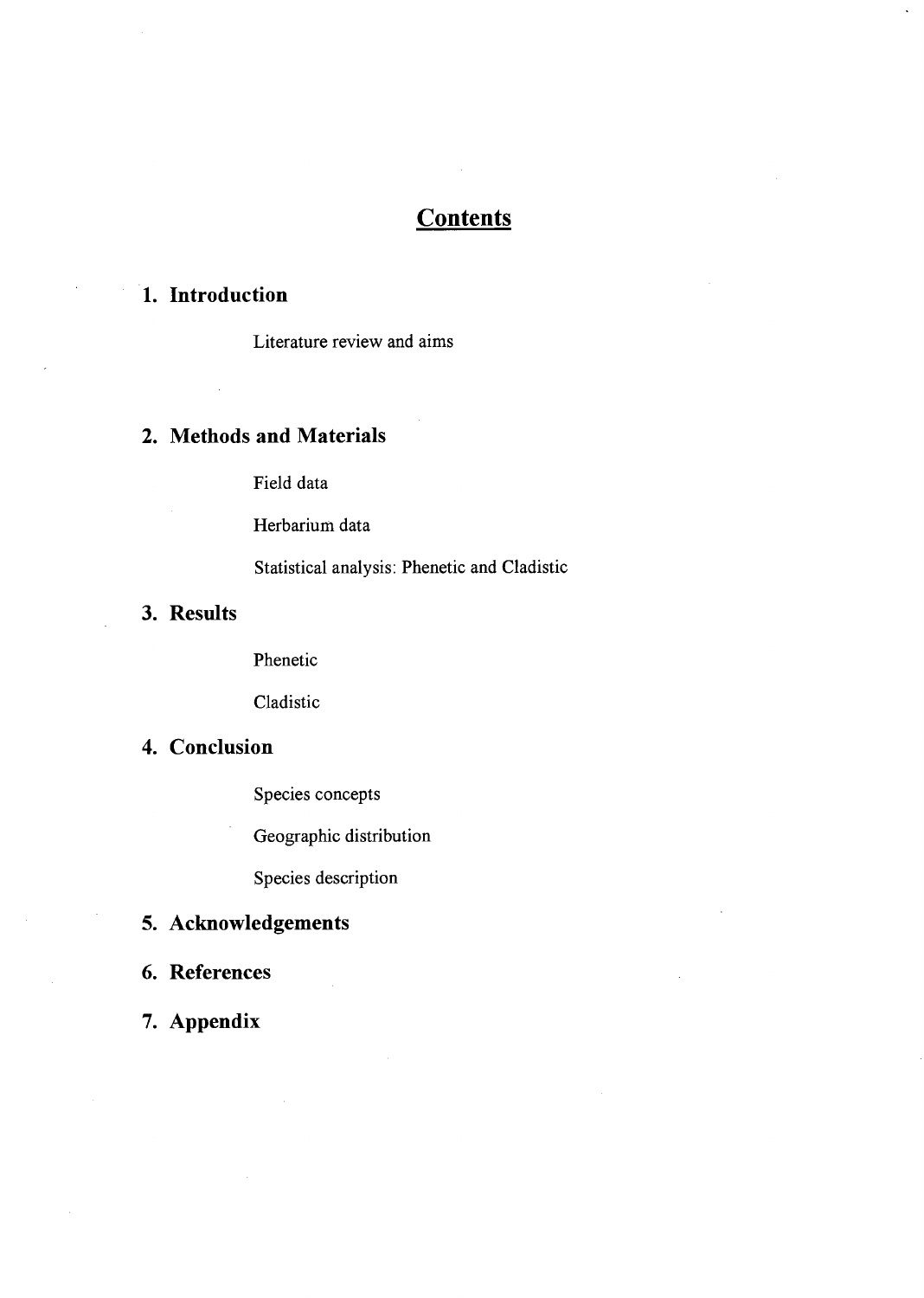# **Introduction**

The Cape Floristic Region, situated in the south-western Cape, is renow, for it high floral biodiversity. The region is characterised by a Mediterranean-type climate (Taylor, 1978) characterised by winter rainfall. Bedrock types range from Table Mountain sandstones to Cape granites to Malmesbury shales, giving the region a  $-$ : $\langle$  disrupted, patchy environment. Fynbos, which is the word used when referring to the Cape flora, is said to be defined by either a lack of species dominance, or the conspicuous presence of members of Restionaceae (Taylor, 1978). Due to the complexity and large variation presented by the Flora, taxonomic classification has been problematic. It is for this reason that previously classified taxa are being re- . classified in the attempt to achieve a more accurate account of the diversity.

The genus<sub>/</sub> Ceratocaryum (family Restionaceae), consisted of 5 species (Linder, 1985) up until 1995. Linder's reclassification involved the addition of a species,  $C$ . *pulchrum,* which was previously miss-identified as C. *argenteum.*  Kunth first described C. *argenteus* from the specimen, *Willdenow herbarium*, in 1841. '--------·---~- .,\_\_~ ~--~- -···- .. \_ \_..~/ In 1928, Pillans grouped *Ceratocaryum* together with *Willdenowia.* It was in 1930 that Gilg-Benedict (also previously by Masters, 1897) (cited in Linder, 1984) recognized the groups as distinct and separate genera.

The *Willdenowia-Ceratocaryum* clade is recognized by the presence of two styles and silica bodies in the outer sclerenchyma and they also shed their spathes at anthesis (Linder 1990). *Ceratocaryum* is distinguished by its large woody nuts that are usually sessile. Sclerenchyma ridges found in the culm are absent in all the *Ceratocaryum.* 

 $\mathbf{1}$ 

 $\overline{\mathscr{C}}$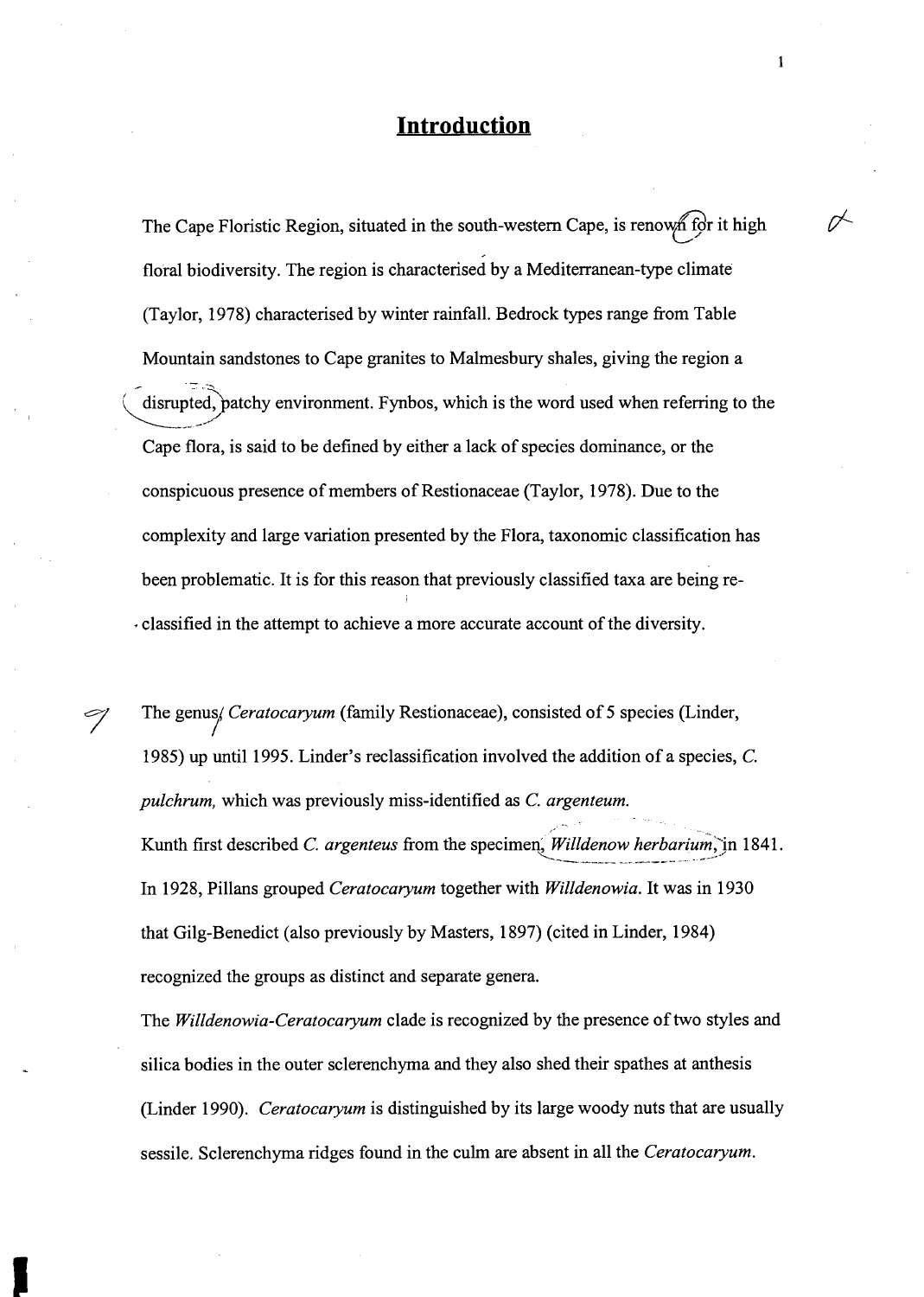*Ceratocaryum* is currently a genus consisting of 6 species (Linder, 1995) that occur strictly in the South West cape region of South Africa, namely; C. *fistulosum,* C. *xerophylum,* C. *argenteum,* C. *fimbriatum,* C. *decipens* and lastly C. *pulchrum.* This last species is the 6<sup>th</sup> species added by Linder in 1995. The genus *Ceratocaryum* is not only limited to southern Africa, but is endemic to the Cape Floristic Region.

Upon closer inspection of the herbarium specimens it is evident that the species C. *argenteum* represent a species complex with extensive variation. The aim of this study therefore, is to explore the possibility of quantifying the variation and thereby testing the hypothesis that the group consists of 3 distinct species. Morphological features are ..::.::..\_--~- commonly used amongst descriptive taxonomists when classifying a specimen, for reasons that will be discussed at a later stage. One such morphological feature represented by the species complex is the variation within the nutlet. The nutlets possess different ornamentation and vary in size.

Field observations revealed that the segregates in the species complex not only differed in nutlet morphology, but also growth form of the rhizome. However this was not explored for the simple reason that this variation would be difficult to quantify and for all intents and purposes the nutlet analysis contained ample evidence.

To describe a new species it is advisable to decide what defines a species, and what would make one species different from another. There are numerous species concepts, each with their own parameters, which one can consult. The different species concepts define their species according to different criteria. The reasons and theory behind the different concepts, especially with reference to the biological and the phylogenetic,

*?*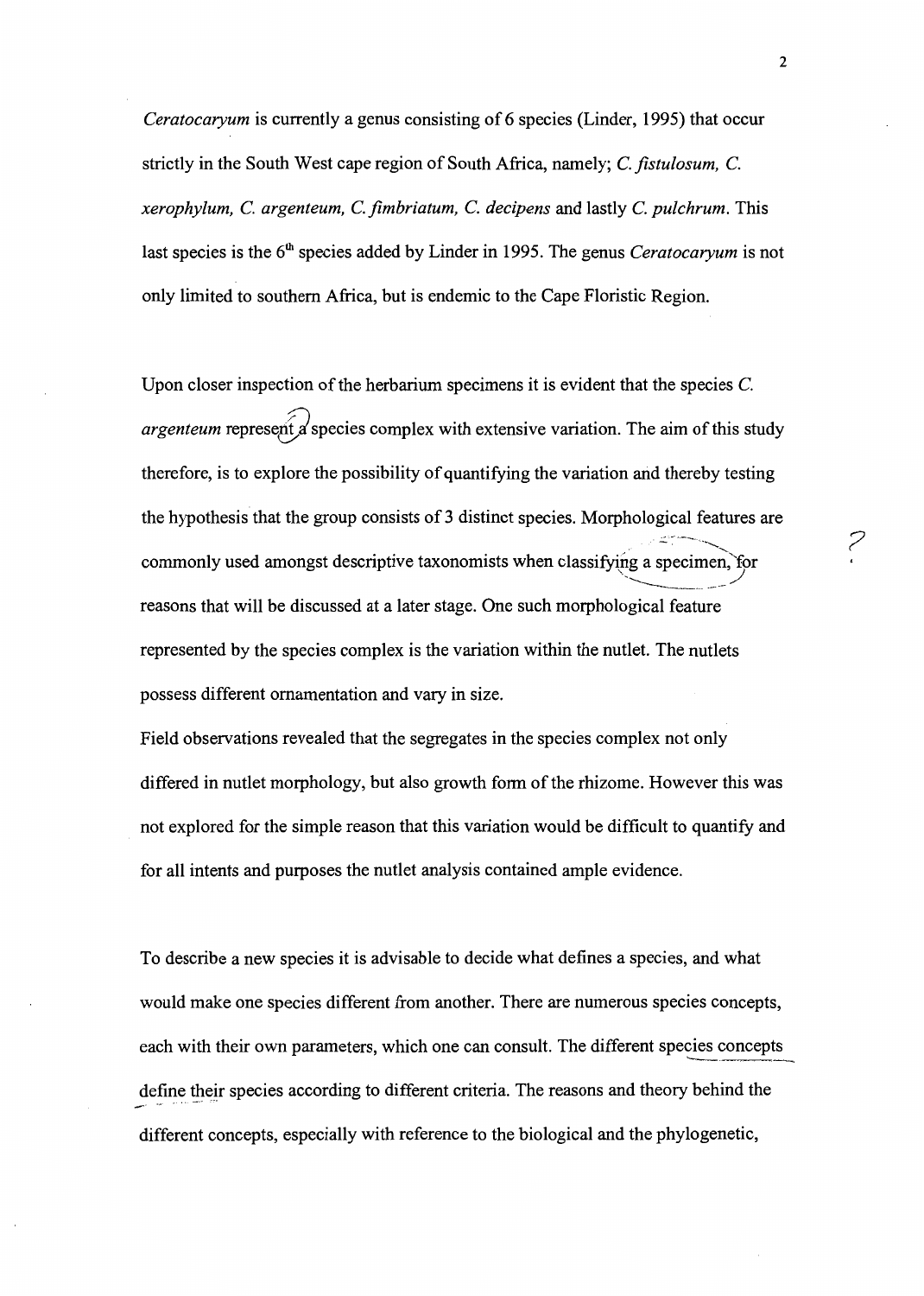will be briefly discussed. There is always the fundamental use of phenetic data as these infer similarities or dissimilarities amongst the taxa, but do not necessarily allocate taxonomic rank Essentially, the determinant of what species concept should be used lies in the nature of the data.

# **Methods and Material**

Data was collected from both field and herbarium material. The herbarium specimens were divided into three segregates according to nut morphology.

#### *Field data*

The fresh data was collected towards the end of July from two populations: one on top of Sir Lowry's Pass and the other at the Palmiet River catchment near Kleinmond. The populations represented segregate 1 and segregate 2 respectively.

Segregate 2, was sampled using 20 culms from a single individual to measure the variation within an individual of the population. Thirty culms were sampled from randomly chosen individuals so that the variation within the whole population could be estimated. Only culms from female plants were sampled, as no distinguishing features on the male spikelet could be used to distinguish between the groups. Segregate 1 was also sampled using only the female culms. The number of individuals that were sampled are however not consistent with those of Seg. 2. Female plants were few and far between and were observed to occur in a large colony-like patch as opposed to the small tussocks found in segregate 2. Only four female plants were found to sample. Five culms were sampled from the one plant and 19 culms in all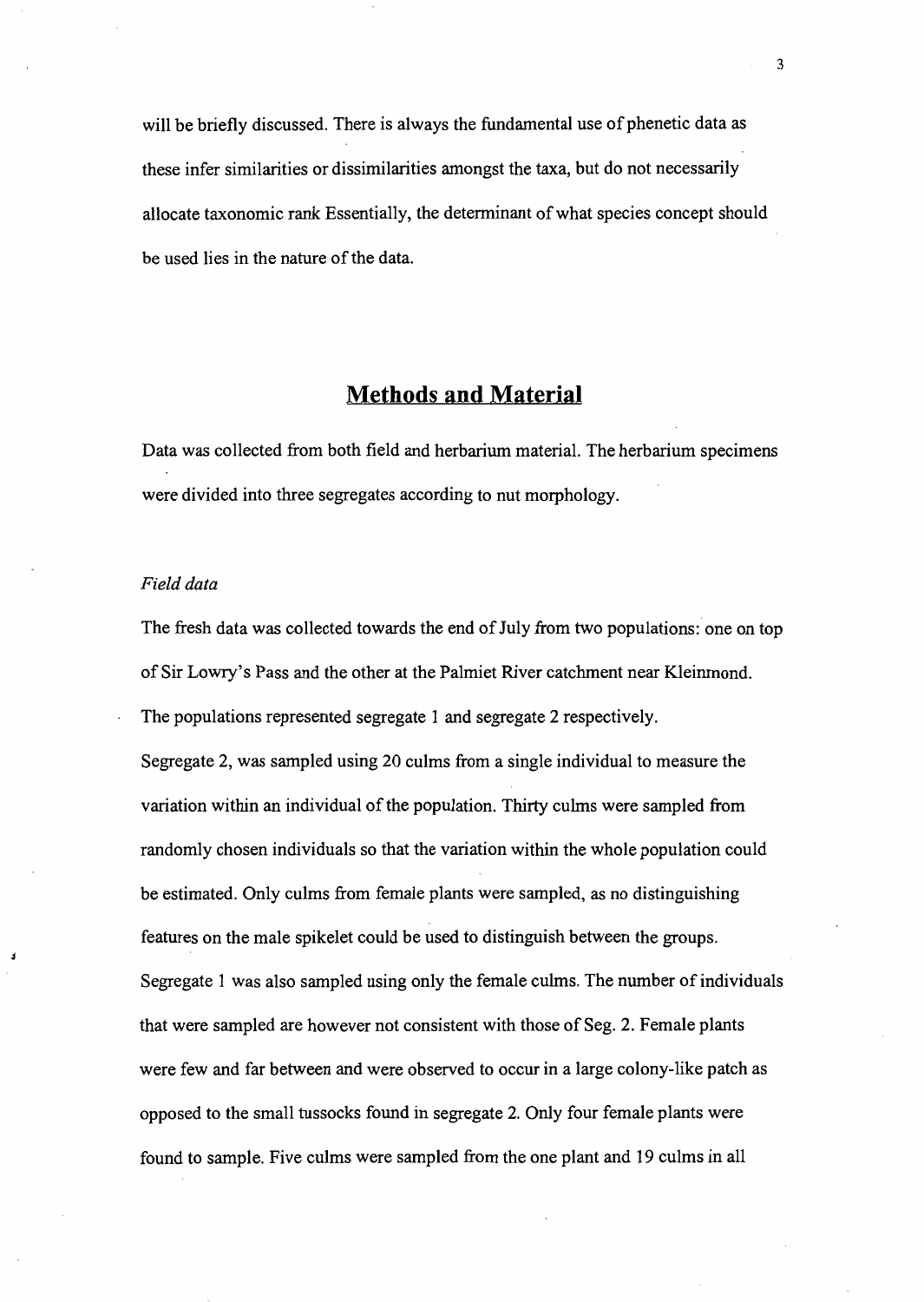from the other three plants. This inconsistency by no means jeopardizes the comparability of the data. The difference in growth form that was observed is probably due to a difference in rhizome structure. Segl has a large rhizome producing few, but extensive colonies of a single sex. Seg2 produces many small tufts.

#### *Herbarium data*

All herbarium material used were specimens from the Bolus Herbarium, University of Cape Town. The details of each are given in appendix 1.

#### Data

Once all the material was gathered, the nutlet width and length was recorded from both field and herbarium material. All the viable nutlets that could be found in the  $k$  herbarium material were measured. 13, 23, and 19 nutlets were measured for segregate 1,2 and 3 respectively. The field data, consisting of only segregate 1 and 2, reflected measurements of variation with in the individual and within the population. From segregate 1, four plants were sampled from which 14, 2,3 and 5 nuts were measured. Segregate 2 produced more nuts per spikelet and per individual (observation) and as a consequence, 27 nuts were measured from a single plant and 31 nutlets from the population.

> Data from the herbarium specimens included culm diameter, bract length, spathe length, spathe width, and nut width and nut length (see figure 1 below). The values were averaged for each specimen and produced a matrix (table 1) which was used for  $\leftharpoondown$ Cluster analysis and ordination.

4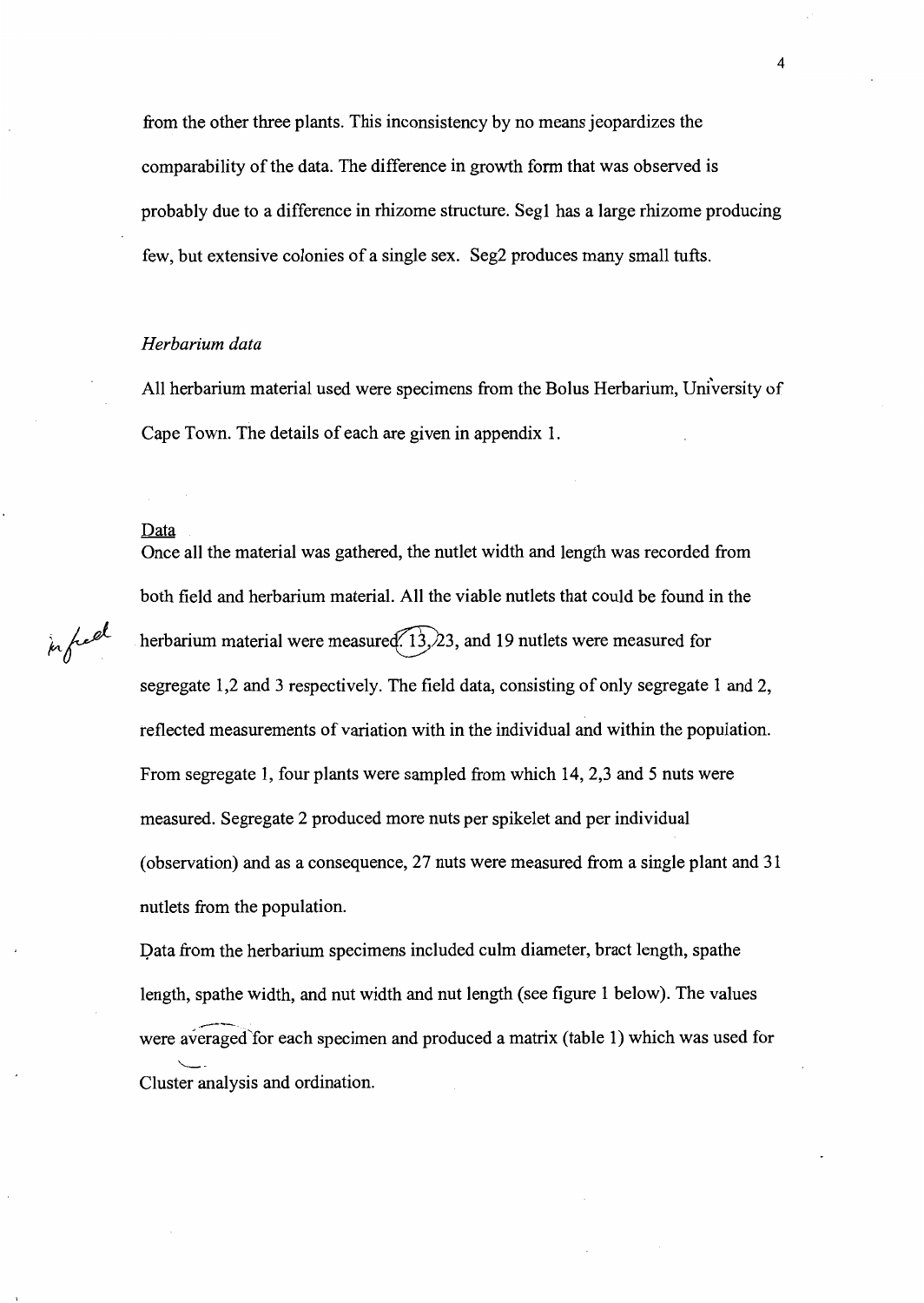

Figure 1 a) The length of the basal bract is measured from the base of the spikelet to the tip; b) the length of the basal spathe is measured from the node to the tip; the width c) was measured at half the length, where it is broadest; d) apical culm diameter was measured a few millimeters below the basal spathe.

#### **Statistical Analysis**

#### Phenetic analysis

#### *Univariate analysis*

Measurements of bract length, spathe length, spathe width and culm diameter, recorded from the herbarium specimens were plotted as Box-and-whisker plots. The aim thereof was to observe any significant difference in ranges of the variables within 6e £ the species complex, which we could correlate/to the difference in nut morphology. The plots were performed in STATISTICAvs5.0. The reason herbarium specimens were used, and not fresh material, is that the fresh material only represented two populations and the herbarium material was a better representative of the species complex as a whole.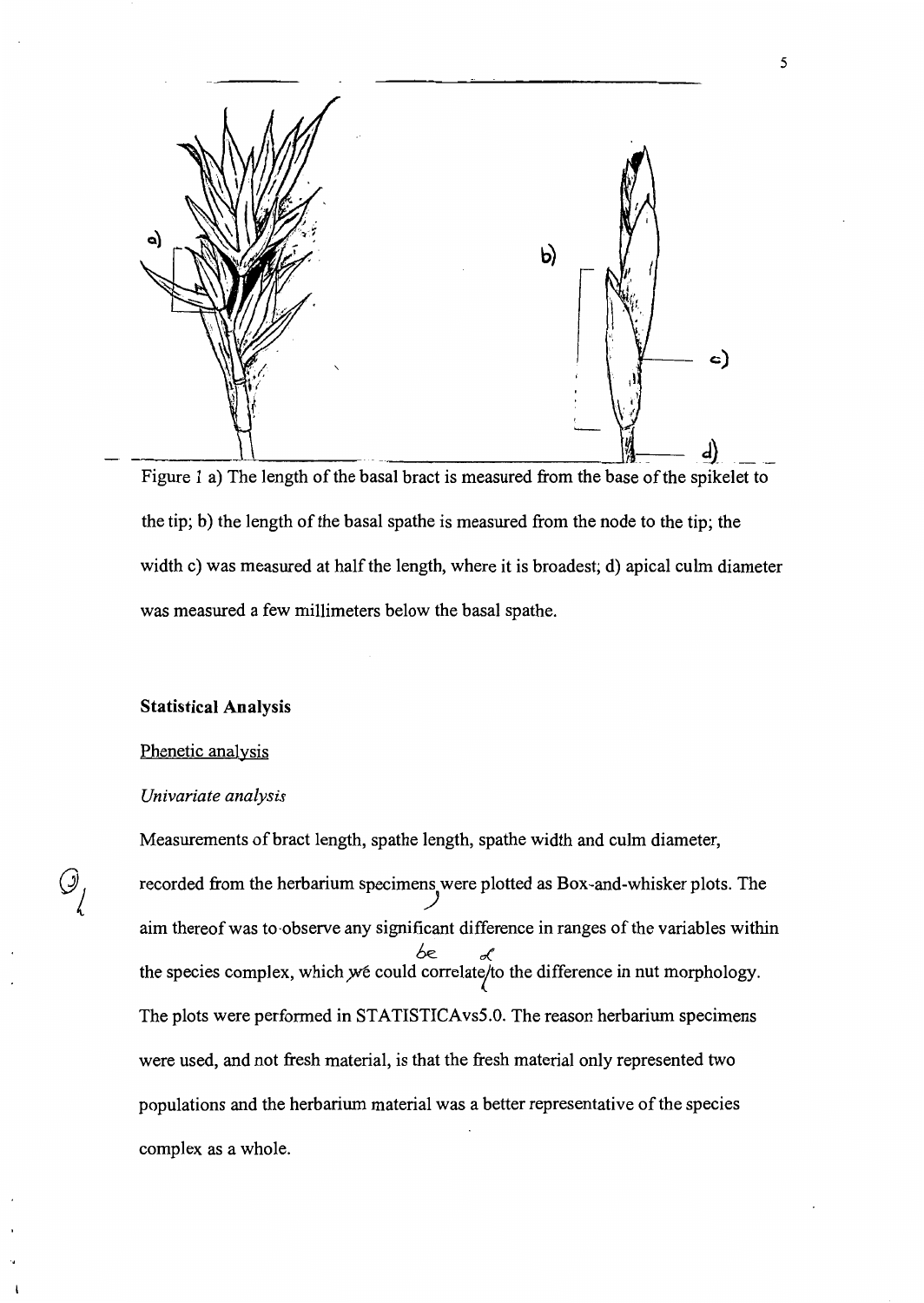#### *Bivariate analysis*

Excel was used to produce a scatterplot of the nut width and nut length for all three groups within the species complex. Both fresh and herbarium material was used, giving a good indication of how well the sampled population represents the species, i.e. if the population data is nested in with in the data collected from herbarium specimens, the population can be regarded as a good representative of the species. The scatterplot is also used to determine the extent of overlap in the data.

#### *Multivariate analysis*

Phenetic analysis was applied using NTSYS 2.02i (Rohlf, 1998). The operational taxonomic unit (OTU) was represented by averaged values of each herbarium collection that was measured. The data matrix used consisted of continuous variables (see table 1) and was standardised for all the calculations so that large ranges in the ---,\_  $data$  weren't weighted. The analysis was used to retrieve a dendrogram that produces clusters of organisms more similar to each other than any other such cluster. The cluster analysis is based on a similarity matrix. The similarity matrix was calculated using the Distance coefficient, which, according to Sneath and Sokal (1973) allows considerable violation of the assumptions of multivariate normality. The data used in the analysis is continuous, a requirement to calculate the distance coefficient. Clusters of specimens were grouped using UPGMA (unweighted pair-group method using arithmetic averages) to avoid chaining of the dendrogram. The method involves equal weighting of OTU's and examines the dissimilarity matrix for most mutually similar pairs (Sneath and Sokal, 1973). The dendrogram reflects the maximum phenetic differentiation, if any, (as computed by the Distance coefficient) between taxa. The

 $\overline{\phantom{a}}$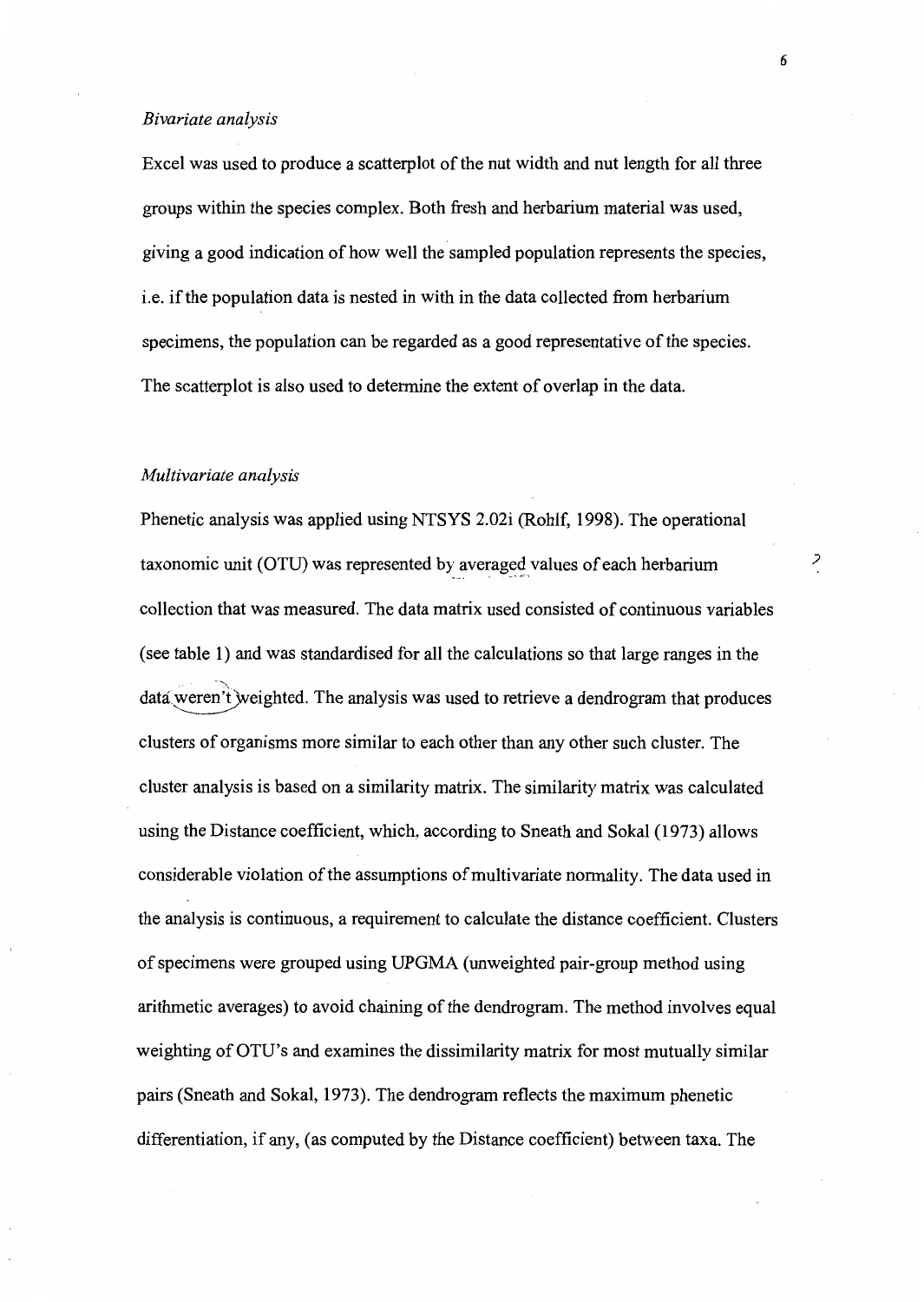cluster analysis also implies to what degree a group of taxa are phenetically different by the distance values calculated on the dendrogram.  $\frac{1}{2}$  , , , , , , , , , , , , All the specimens that were measured were coded. S1 represents the herbarium specimens divided into segregate 1, s2 codes for all the specimens separated into segregate 2 and like wise for s3. The letters a, b, etc simply code for the different specimens used within each segregate. Therefore 5, 7 and 6 specimens were used for segregate 1, 2 and 3 respectively.

Table 1. The data matrix used for phenetic analysis, prior to standardization.

|                  | Nut width        | Nut length Culm |                         | <b>Bract</b> | Spathe                 | Spathe |
|------------------|------------------|-----------------|-------------------------|--------------|------------------------|--------|
|                  | (mm)             | (mm)            | diameter                | length       | length (mm) width (mm) |        |
|                  |                  |                 | (mm)                    | (mm)         |                        |        |
| s1a              | 7.32             | 8.5             | 3.67                    | 18.5         | 34                     | 20     |
| s <sub>1</sub> b | 7.1              | 9.35            | 3.2                     | 16.5         | 28.5                   | 16     |
| s1c              | 8                | 10.4            | 3.2                     | 16           | 28                     | 16.5   |
| s1d              | 7.4              | 9.7             | 4.2                     | 24           | 32                     | 16.3   |
| s1e              | 7.9              | 9.9             | 4.2                     | 15.5         | 46.5                   | 14     |
| s <sub>2</sub> a | 4.9              | 8.2             | 3.8                     | 16           | 39.6                   | 16     |
| s2b              | 5.2              | 7.8             | 3.65                    | 18           | 41.5                   | 17     |
| s <sub>2c</sub>  | 4.9              | 8.2             | 3.8                     | 16           | 38.3                   | 15     |
| s <sub>2d</sub>  | 5.5              | 8.45            | 3.8                     | 19           | 37                     | 13.5   |
| s <sub>2e</sub>  | 5.2              | 7.9             | 4.1                     | 18           | 47.3                   | 19     |
| s2f              | 5.6              | 10              | $\overline{\mathbf{4}}$ | 21           | 46                     | 16     |
| s <sub>2g</sub>  | $\boldsymbol{9}$ | 5.1             | 4                       | 25.5         | 54.5                   | 19.5   |
| s3a              | 9.7              | 11.5            | 2.7                     | 27.5         | 49.5                   | 16     |
| s3b              | 9.3              | 11.3            | 3.4                     | 38.5         | 70                     | 23     |
| s3c              | 11.2             | 12.5            | 3.2                     | 32           | 55                     | 18.5   |
| s3d              | 8.5              | 9.9             | 3.4                     | 29           | 55.5                   | 22     |
| s3e              | 9.1              | 10.6            | 3.8                     | 25           | 31                     | 17     |
| s3f              | 11.4             | 12.5            | 3                       | 24.5         | 48.5                   | 13.5   |

7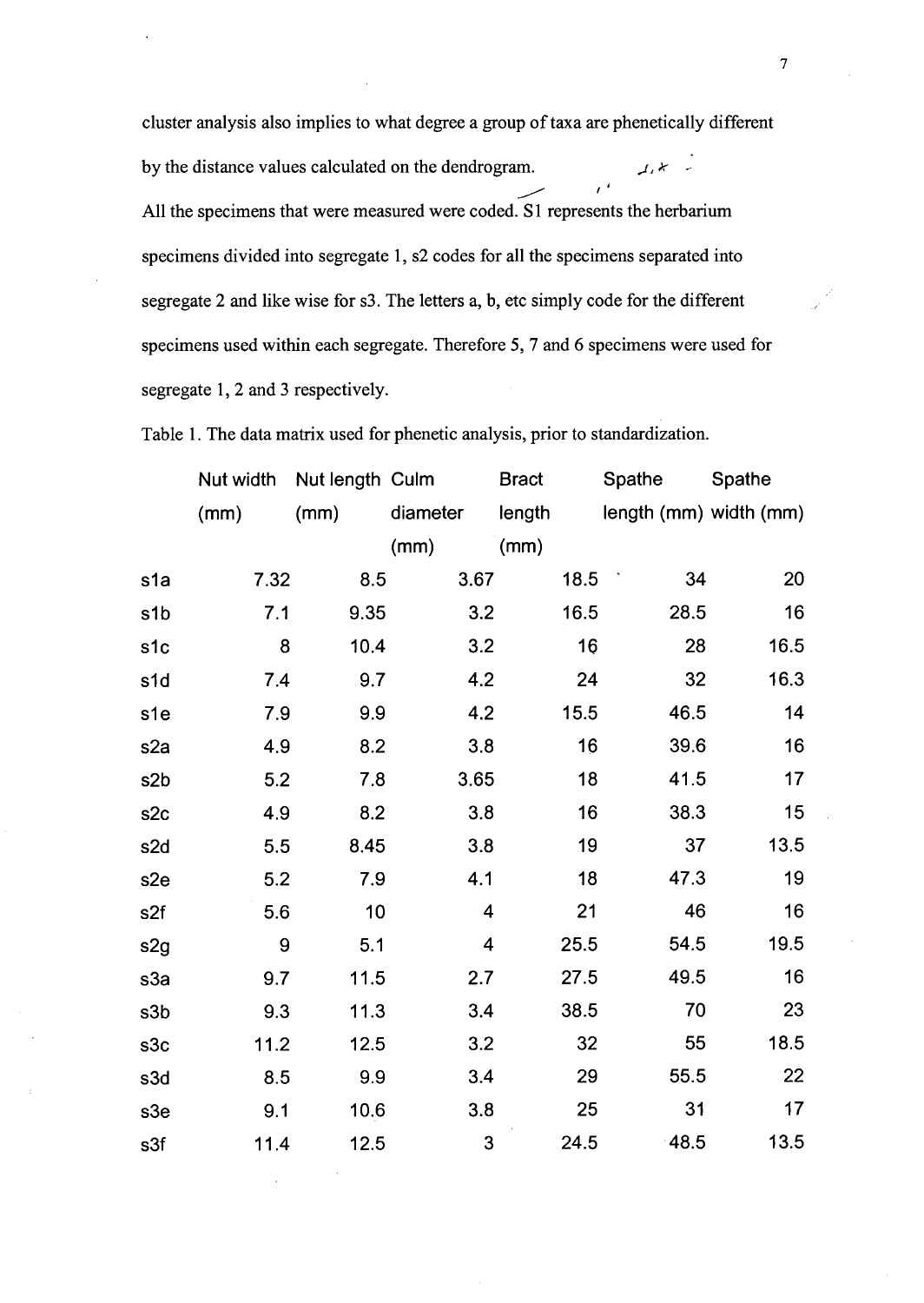Principle Components Analysis (or PCA) is used to determine which one of the characters is predominantly responsible for the grouping of the clusters. The results are reflected in the projected eigenvalues and eigenvectors (vectors also known as components). Eigenvectors are important as they describe the relationships between the OTU's and the data. A large proportion of the variation in the data is accounted for in a relatively low framework of dimensionality (Sneath and Sokal, 1973) i.e., the first few components can account for most of the variation seen in the data. These are called Principle Components. Both the vectors and values are used to produce the components and therefore, the eigenvalues for the first three components provide information on which variable is accountable for the variation observed within the component.

A co-phenetic analysis was also performed to assess how well the data was reflected in the cluster analysis, therefore determining how significant the results are and with how much confidence they can be represented. The values range from 0 to 1, one being the perfect fit.

#### Cladistic analysis

A cladistic analysis was run for the whole genus to determine its phylogeny. The coded data matrix used to run the analysis is a modification of the matrix used by Linder (1995). The matrix was modified, as it did not satisfy the variation observed in the C. *argenteum* complex (Table 2). In the modified matrix, C. *argenteum* was represented as segregates 1, 2 and 3. Character 4 was changed to describe the variation of tuberculation observed on the nutlet, and character 5 was added to account for the differentiation of the nutlet cap from the rest of the nut, as seen in Seg 1 and Seg 2.

8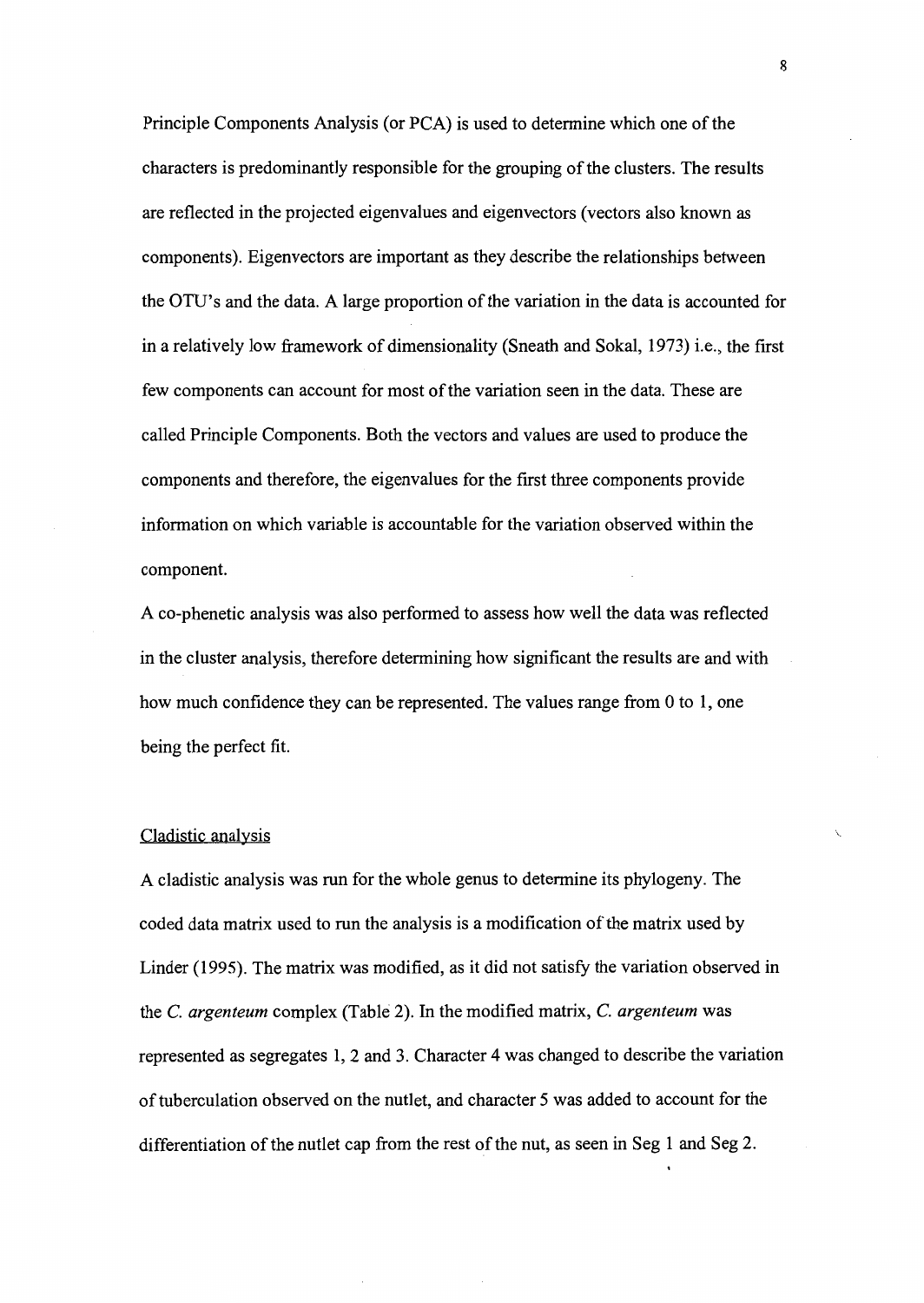Character 12 was also added to account for the large difference in nutlet size between Seg3 and C. *pulchrum* and the rest of the genus. The character of rhizome length was also changed for Seg1, which was found to have an extensive, robust rhizome. Table 2. The data matrix used to determine the phylogeny of *Ceratocaryum.* 

 $\sqrt{5}$   $\sqrt{7}$   $\sqrt{2}$   $\sqrt{1}$   $\sqrt{5}$  10 *Can* 1000000100100----*Hypo* 1000000100100----I *Willdenowja* **1** 0000001 00100---- \_/ *Seg 1* 0000110011000----*Seg 2* 1000110011000----*Seg 2* 1000110011000----<br> *Seg 3* 1000201011001----<br> *C.* pulchrum 1001201010001----C. *fistulosum* 1100201011000---- C. *decipens* 0010000000110---- C. *fibriatum* 0010100100100---- C. *xerophilum* 0000000000100----

Character coding used for the construction of the matrix above.

- 1. Rhizomes: long (0); short (1)
- 2. Culms: not fistular (0); fistular **(1)**
- 3. Spathes: acute, pale (0); long-acuminate, dark (1)
- 4. Spikelets: numerous (0); solitary (1)
- 5. Tuberculation: smooth (0); moderately tuberculate (1); extremely tuberculate (2)
- 6. Ornamentation: no cap differentiation (0); cap differentiated from body of nut (1)
- 7. Nut outline: barrel (0); round (1)
- 8. Female tepals: broadly oblate, overlapping (0); oblong, not overlapping (1)
- 9. Female tepals: apiculate (0); long apiculate (1)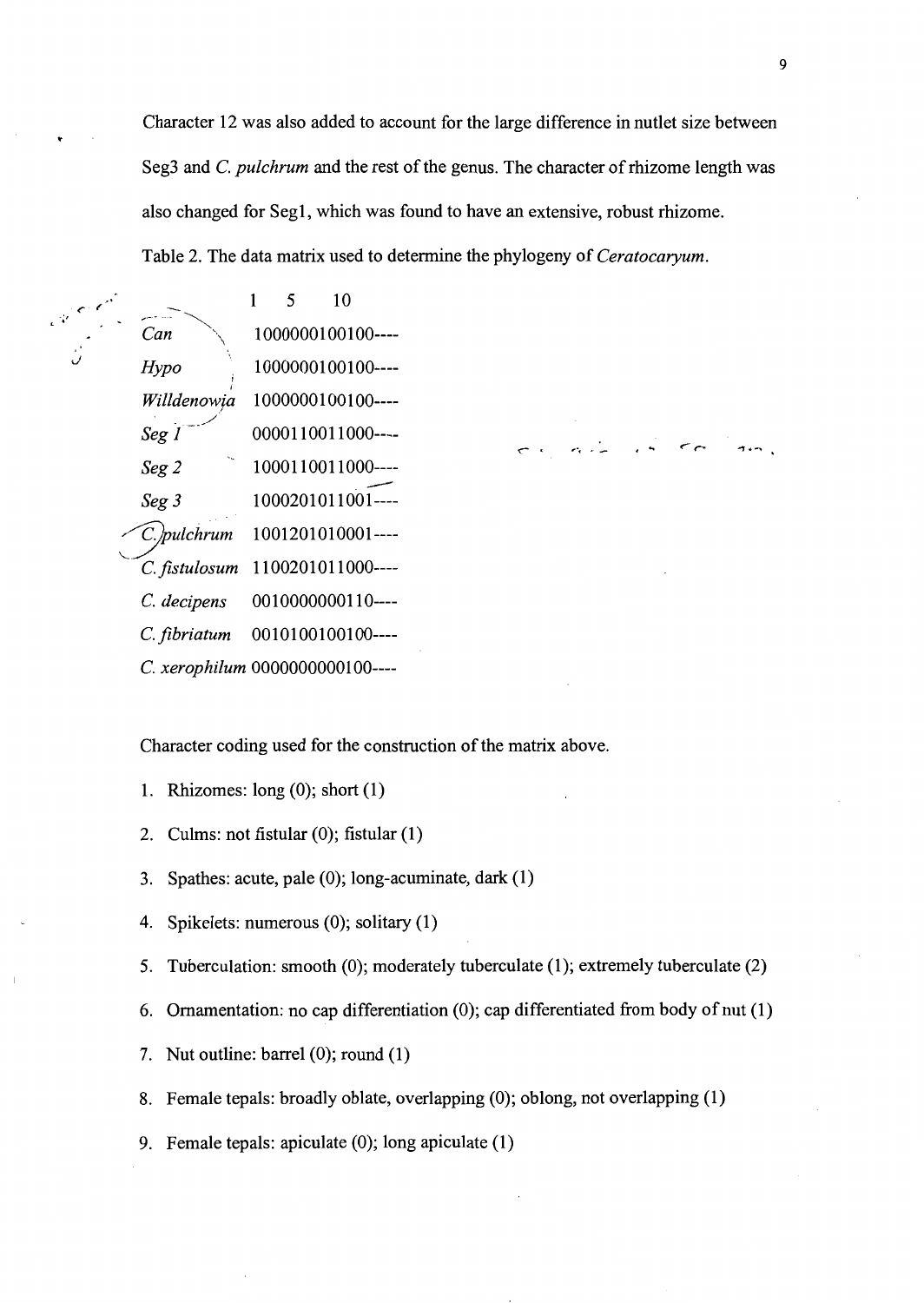10. Culm diameter:  $2 - 4$  mm (0);  $6 - 8$  mm (1)

11. Elaiosome: absent (0); present (1)

12. Elaiosome: short<ca  $1/10$  of nut> (0); long<ca  $1/3$  of nut> (1)

13. Nut size: small (width  $\leq 10$ mm, length  $\leq 11$ mm) (0); large (width  $\geq 10$ , length  $\geq 11$ ) (1)

The program, Hennig 86 (Farris, 1988), was used to produce a phylogeny that would reflect the most parsimonious tree. Hennig 86 was chosen as the data matrix that was used was relatively small and, according to Platnick (1989), Hennig 86 provides better results over other programs and is both effective and efficient compared to other available programs. It also makes use of Heuristic methods to find the shortest possible tree, i.e. the minimal amount of steps. One of the ways in which this was done was by using the bb\* function in Hennig 86 to include branch swapping. Branch swapping rearranges the tree in an attempt to decrease its length (Kitching, 1992). The  $\qquad \qquad$ trees that are produced in Hennig86 can be saved using the tsave function, which can then be recalled in an editing program, CLADOS, which runs in conjunction with Hennig 86. CLADOS was used to plot the characters and the phylogenetic state each character represented.

Both the consistency index and the retention index values were calculated to indicate how well the data fits the cladogram. The consistency index (ci) expresses the amount of homoplasy present in the tree and the retention index (ri) expresses the amount of synapomorphy present in the tree (Siebert, 1992).

''

n free

10

 $\mu$ <sup>-</sup> ...

/

 $\mathscr{N}$  .  $\mathscr{N}$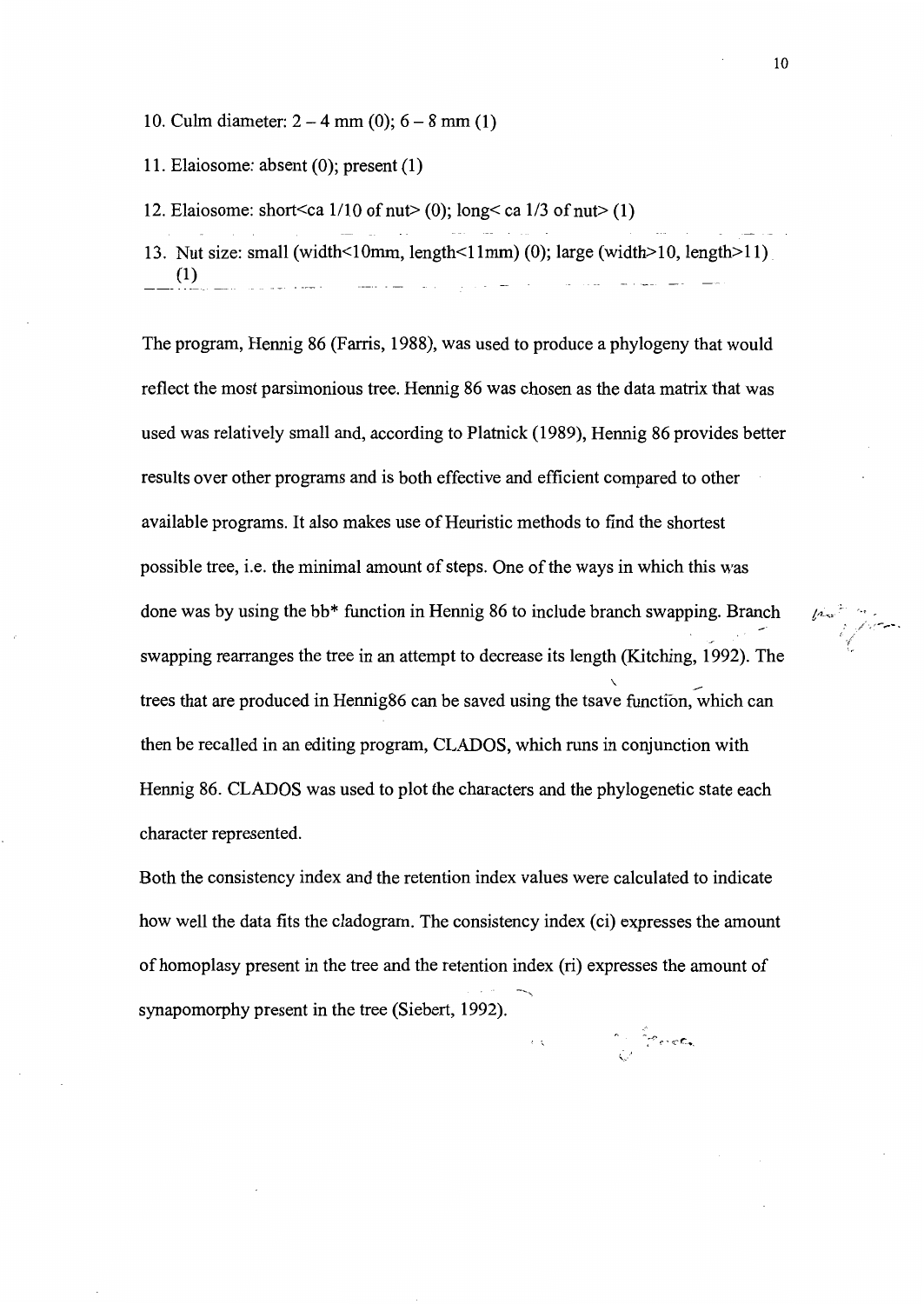Three outgroups were used for the analysis, namely *Cannomois parviflora* (Thunb.) Pillans, *Hypodiscus aristatus* (Thunb.) Krauss and *Willdenowia glomerata* (Thunb.) ~ *y{Iso* used by Linder 1995).

The purpose of and criteria for choosing outgroups has, according to Nixon and Carpenter (1993), been confused in the literature. Outgroups are said to polarise the character states, or, in other words to determine the direction of evolution by implying an ancestral and derivative state. Numerous authors dispute this assumption, stating that all the characters should be assessed equally and arguing that the phylogeny could determine ancestral and derived states. Nixon and Carpenter (1993) concluded by stating that; outgroups do not have to be, or include the sister group (a common misconception), although cladistic conclusions may be better founded if they are. Also, that outgroups need not be monophyletic and lastly, that it is not necessary to have more than one outgroup, although more taxa might produce a more stable cladistic inference. Outgroups are based on inclusive synapomorphies in both the inand outgroup. If this is not possible outgroups can be base on previous classifications (Nixon and Carpenter, 1993).

In this study, three outgroups were chosen. They did not form a monophyletic group, but are closely related to *Ceratocaryum* based on the phylogeny described by Linder

The three outgroups share the same character states in the data matrix as shown in table 2 and therefore the states are decisively the maximally parsimonious reconstruction (Kitching in Forey et al, 1992).

 $\mathcal{F}_{\mathcal{F}}=\mathcal{F}^{\mathsf{p}_{\mathcal{F}}}\left(\mathcal{F}_{\mathcal{F}}\right)$ 

 $(1991).$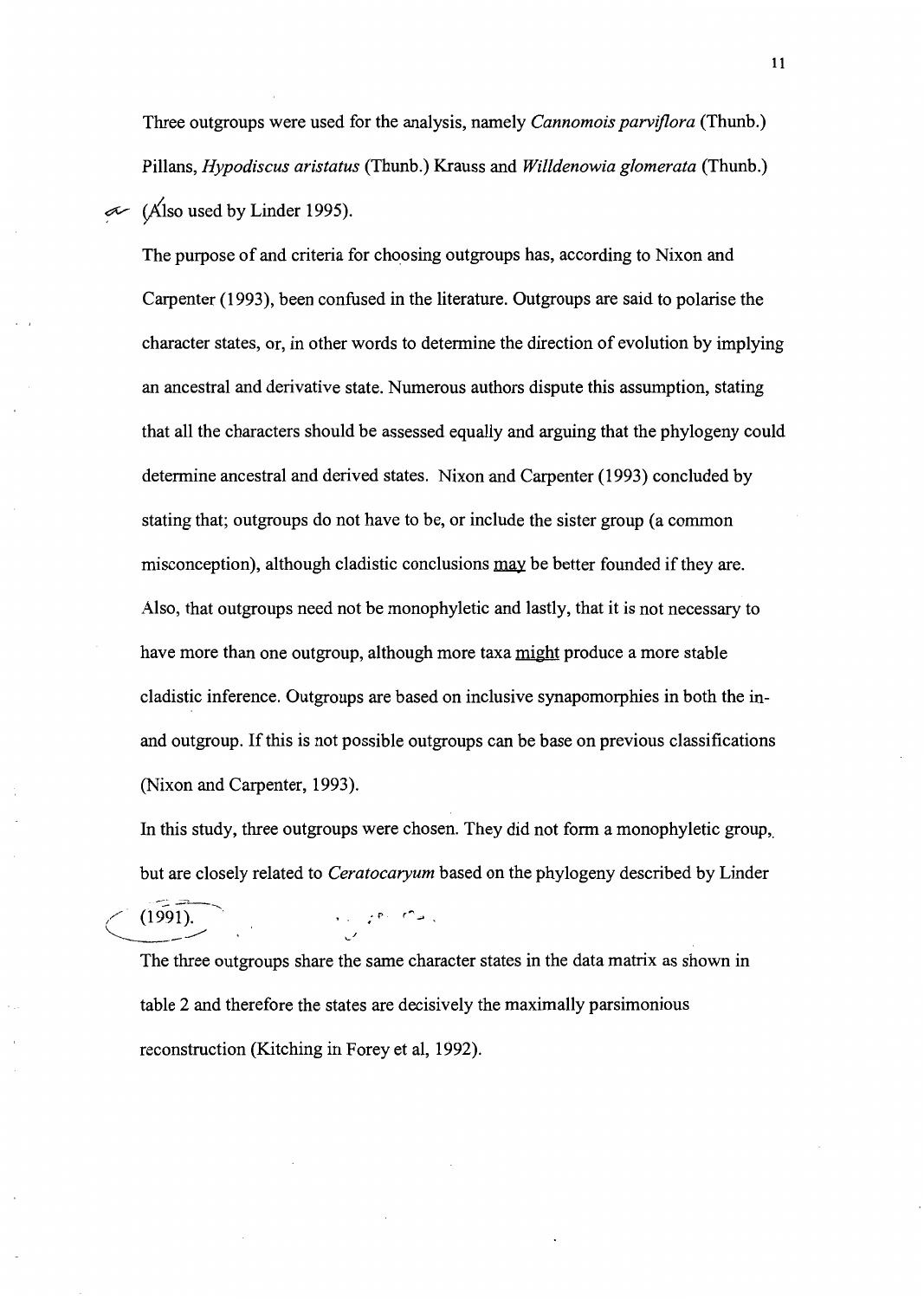#### *Bootstrapping and Bremer support*

Bootstrapping and the Decay index (or branch/Bremer support) were both calculated in PAUP vs.  $3.11$  (Swofford, 1993) using the data matrix according to the characters and coding in Table 2. Both methods calculate the branch strength. This is necessary "---------~ to establish how strongly the nodes and branches are supported by the data, which in turn provides either a stronger or weaker argument for certain tree morphologies. **Bootstrapping** 

Bootstrap values are calculated by randomly re-sampling characters to approximate the distribution (Siebert, 1992), (each random sample consisting of same number of characters as presented in the matrix) and running a most parsimonious analysis on the data. This means that a character could be chosen more than once, adding weight to the character. This is normally done for 100 runs or more. Larger data matrices would need to have more than 100 runs to accurately represent the distribution. The value given on each branch, is the percentage of occurrences of a particular branch (Siebert, 1992).

Bootstrapping procedure, although popular, has been criticized. Bremer (1994) argues that the statistical methods are erroneous in that the re-sampling technique which produces a new matrix, applies zero weighting to those characters that have not been sampled and over weights the characters that have been sampled more than once. Bootstrapping is best applied to molecular data, as the strength of bootstrap results is dependent on the number of replicates of samples it can produce and morphological data is often not extensive enough. Although bootstrapping may not be accurate, Sanderson (1989) believes that it provides, along with other analyses, a more complete picture of the confidence of tree morphology.

12

*?*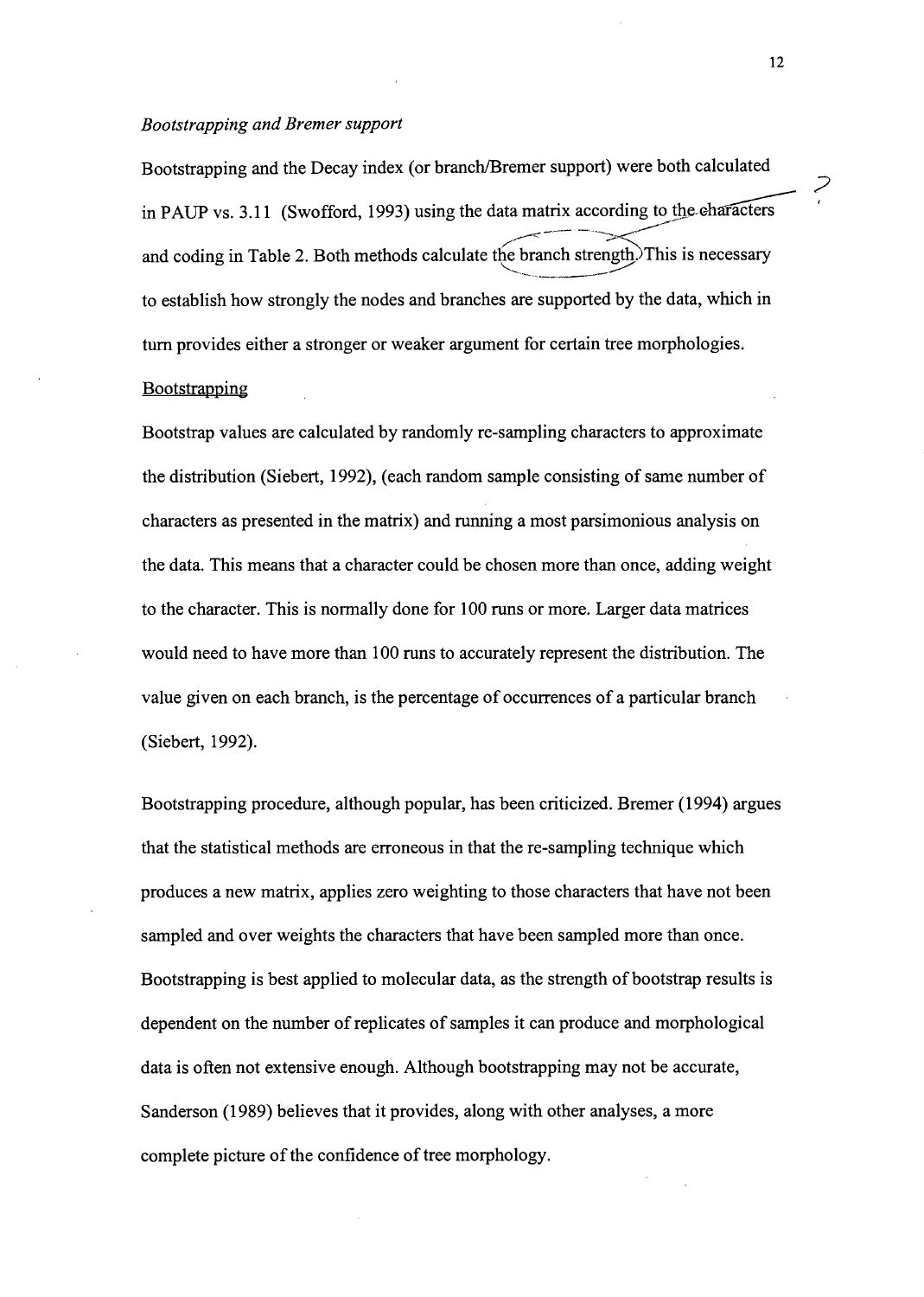An alternative would be to use a Decay index or Bremer support to determine the strength and confidence on the nodes. The Decay index relaxes the tree parsimony in single steps and notes which nodes collapse and which remain, until the whole tree collapses.

# **Results**

#### Phenetic

#### *Univariate analysis*

The variation between the morphological features was presented as box and whisker plots (Figure 2a, band c). Figure 2a show that Segl and Seg2 share relatively smaller bract lengths (approximately 18mm) as opposed to Seg3 at a higher average of29mm. They also share a higher average culm diameter (4-4.2 mm) than Seg3 (average of 3.5m).

#### *Bivariate analysis*

There is no overlap in the variation of nutlet width between species Segl and Seg2 (figure 3). A dividing line could be drawn at a width of 6mm where Seg2 would be smaller and Segl would be wider than. Seg3 represented on figure 3 seems to be well nested in Segl when comparing the nutlet dimensions, but these two complexes can easily be distinguished from each other by comparing the nut ornamentation. The difference in shape can be seen from the drawings on figure 4a and 4b. Seg2 is oblong in profile and Segl is barrel-shaped.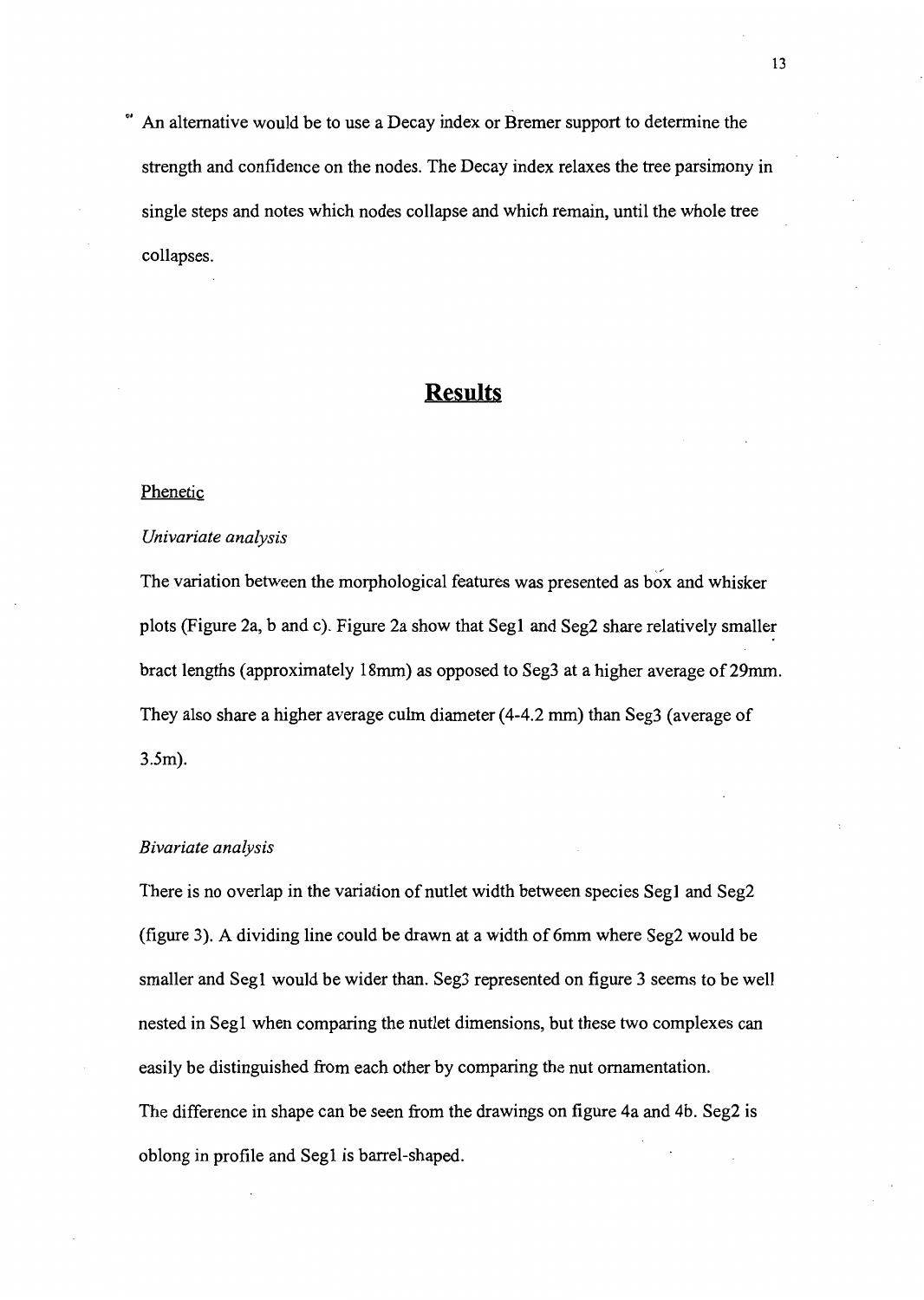



Figure 2a, b and c represent bract length, **culm diameter and spathe length respectfully.** 

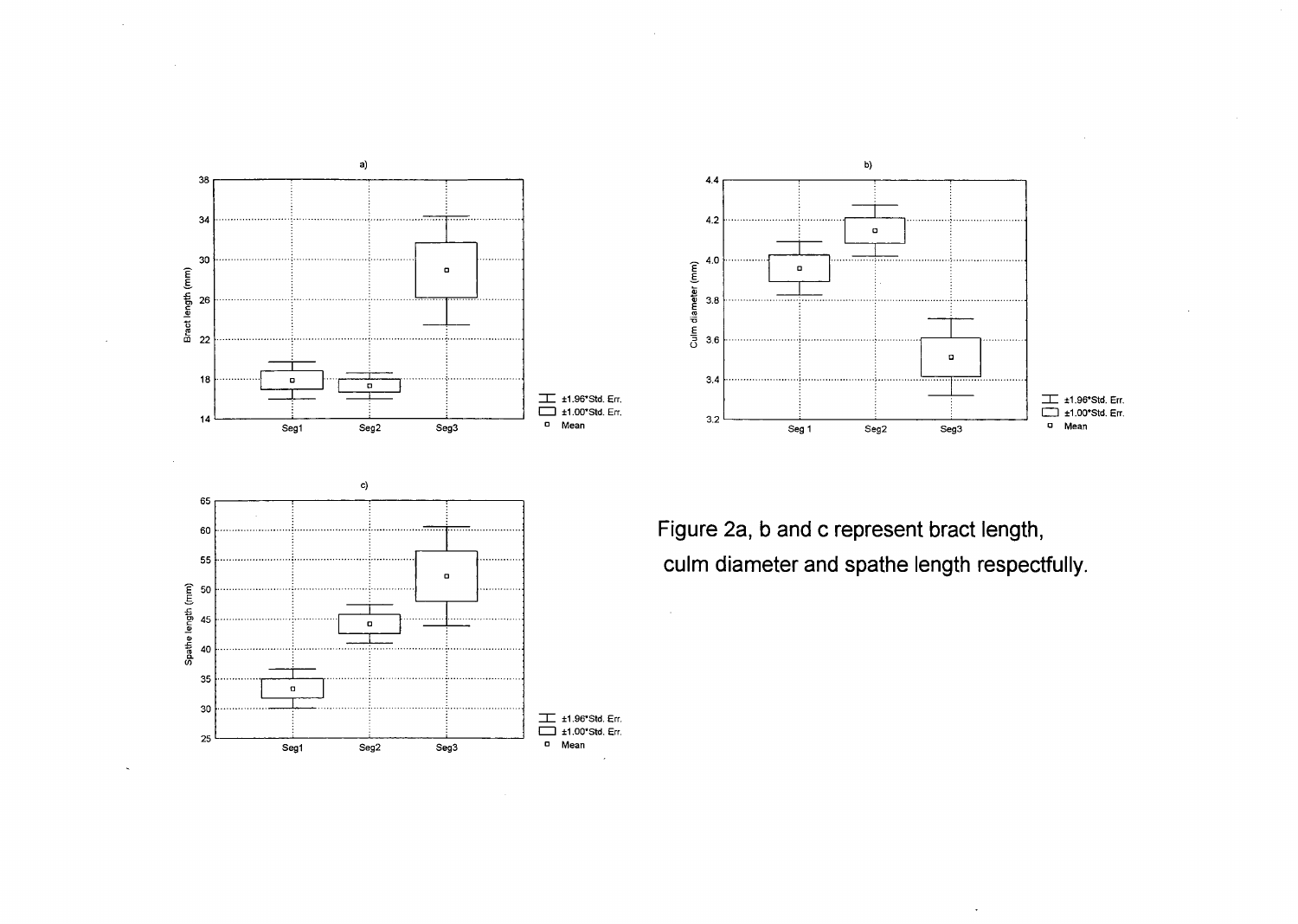

Figure 3. Nutlet width against nutlet length. The field data from seg1 and seg2 are nested well within the herbarium data (Seg1, 2a nd 3 herb data)

 $\mathcal{A}^{\mathcal{A}}$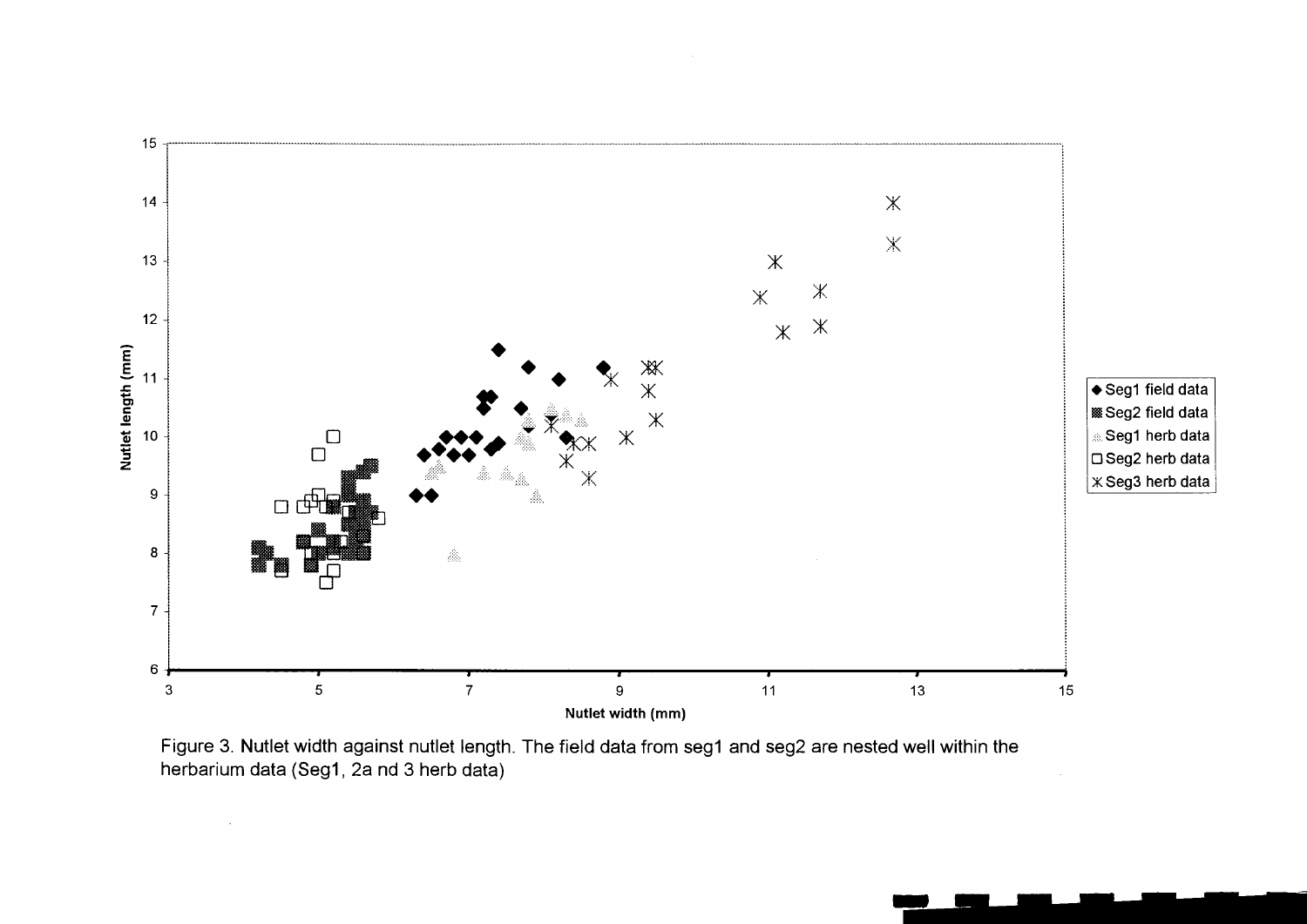



Figure 4. Nutlets representative from a) Segregate 1 and b) Segregate 2, showing detailed nutlet tuberculation and differentiation of the cap.

0.Sm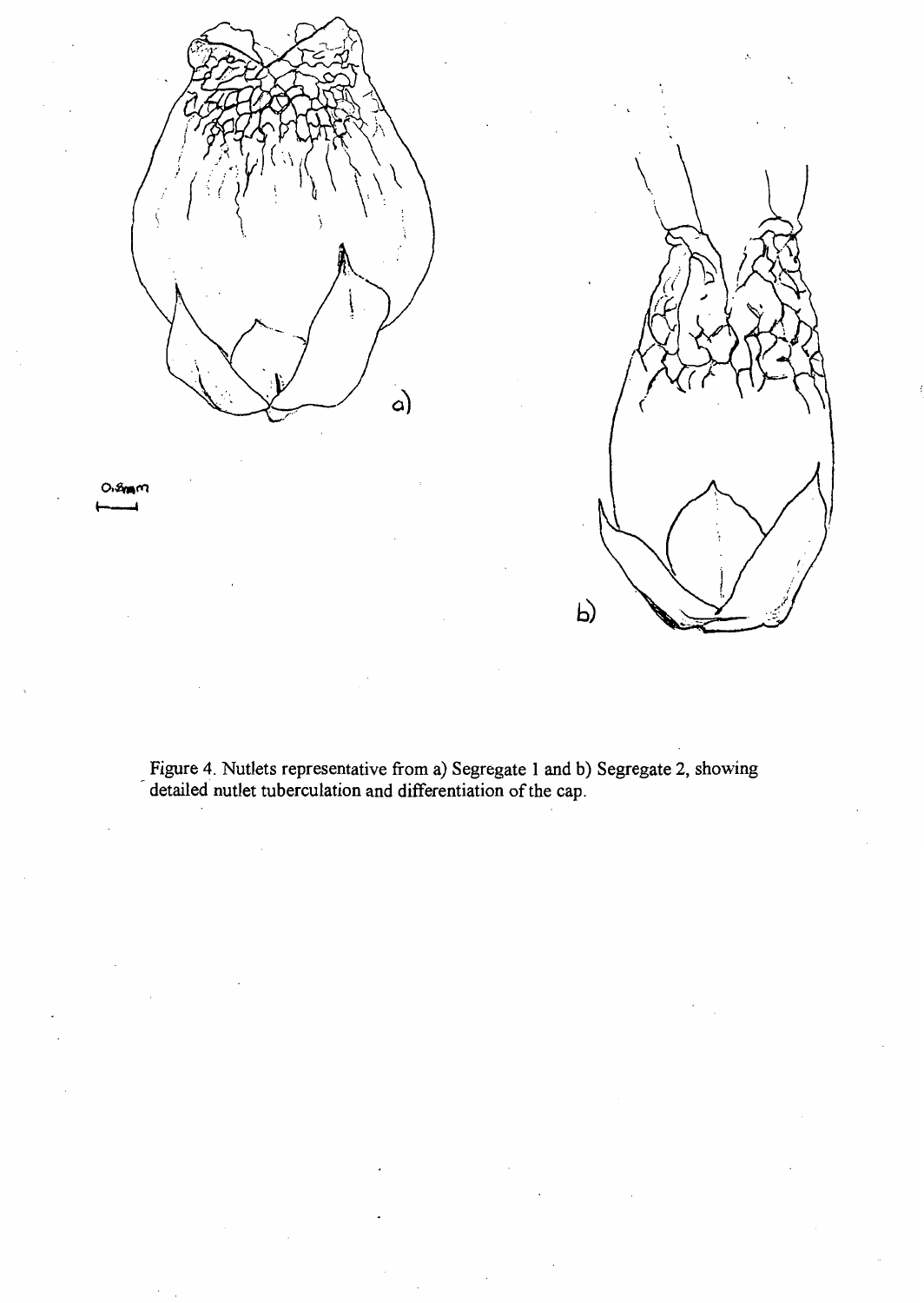#### *Multivariate analysis*

#### Cluster analysis

The cluster diagram is based on a distance similarity matrix that projects clusters of specimens that are more similar to each other that any other specimen. Figure 5 separates the specimens into the three clusters that we had previously hypothesised, i.e. the three groups corresponded to the three that were separated from the herbarium specimens (with the exception of s3c and s1d) therefore confirming a clear distinction between the segregates.

#### Principle Component Analysis

/

The exceptions of s3c and s1d can be explained by possible overlaps in variation amongst the variables that were measured. The graph (Figure 6) of the first two components eliminate any ambiguity of the placing of s3c and s 1 d by showing that the first two (and therefore the more influential factors determining the position of the specimens) components group the s1, s2 and s3 together with no potential overlap. The associated eigenvalues for the first three components are represented in table 3. The first three components account for most of the variation (Sneath and Sokal, 1973). The first component showing that the strongest influencing factor is bract length valued at 0.9116 and nut width at 0.8432, the closer the value is to one the stronger. The second component is strongly influenced by spathe width with a value  $of -0.72.$ 

The cophenetic value was calculated to be 0.875, which means that clusters correspond and reflect the data fairly accurately.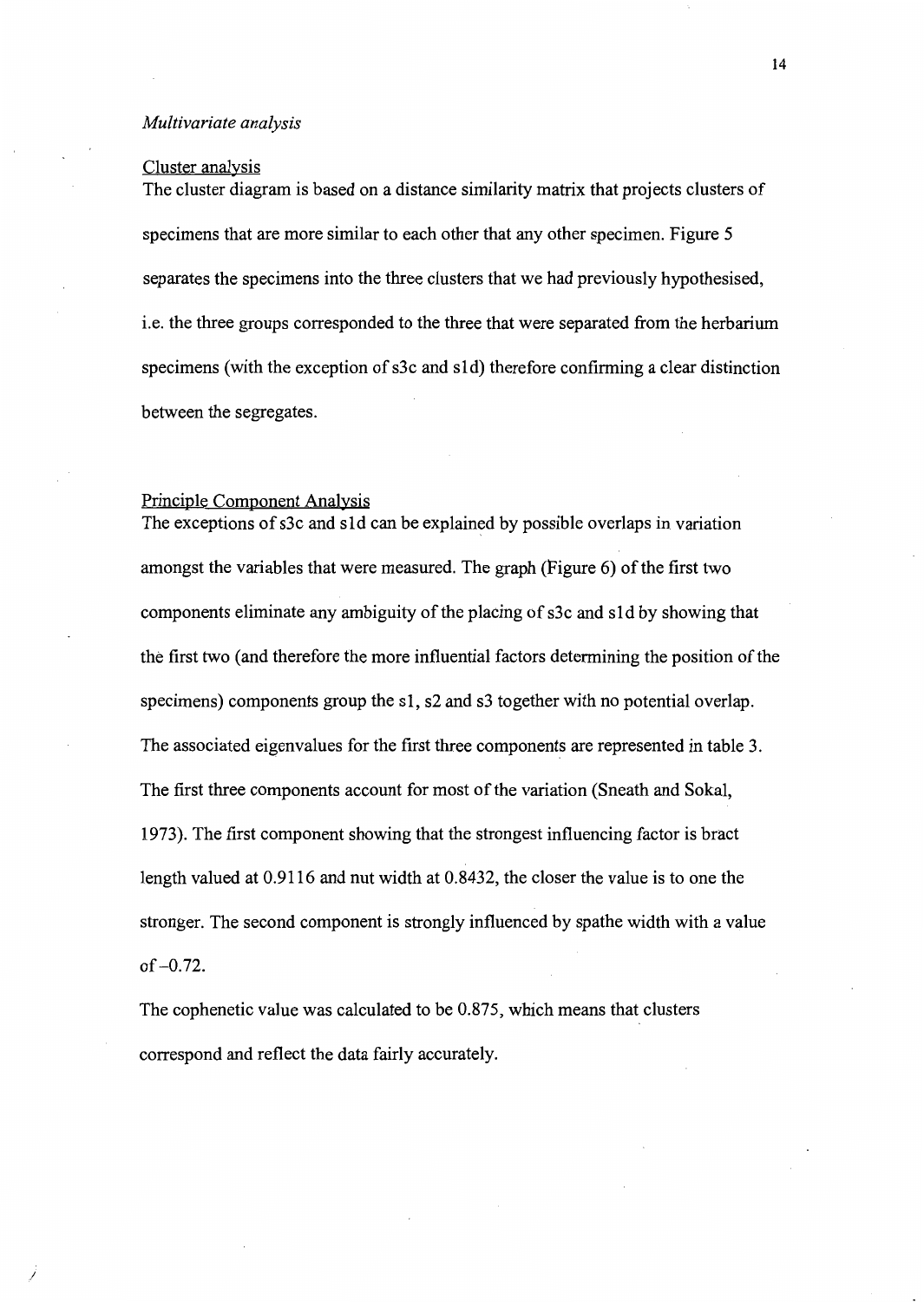

Figure 5. Cluster diagram using UPGMA and Distance coefficient. Seg 1, 2 and 3 form seperate clusters.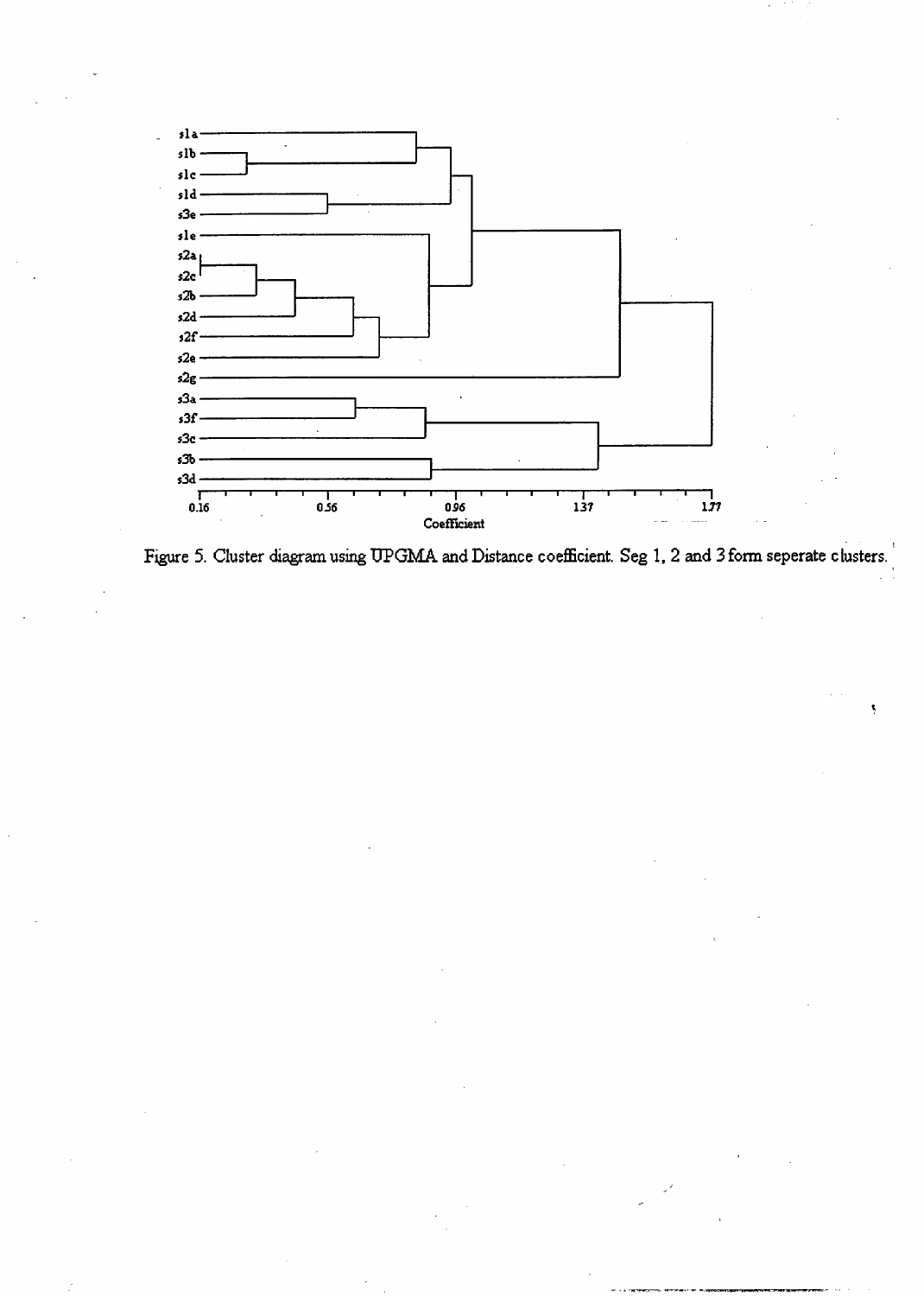

Figure 6. The axes represent the first two Principle components. The specimens are plotted according to the extent of similarity as reflected by the components. The positions can be used to group more similar specimens.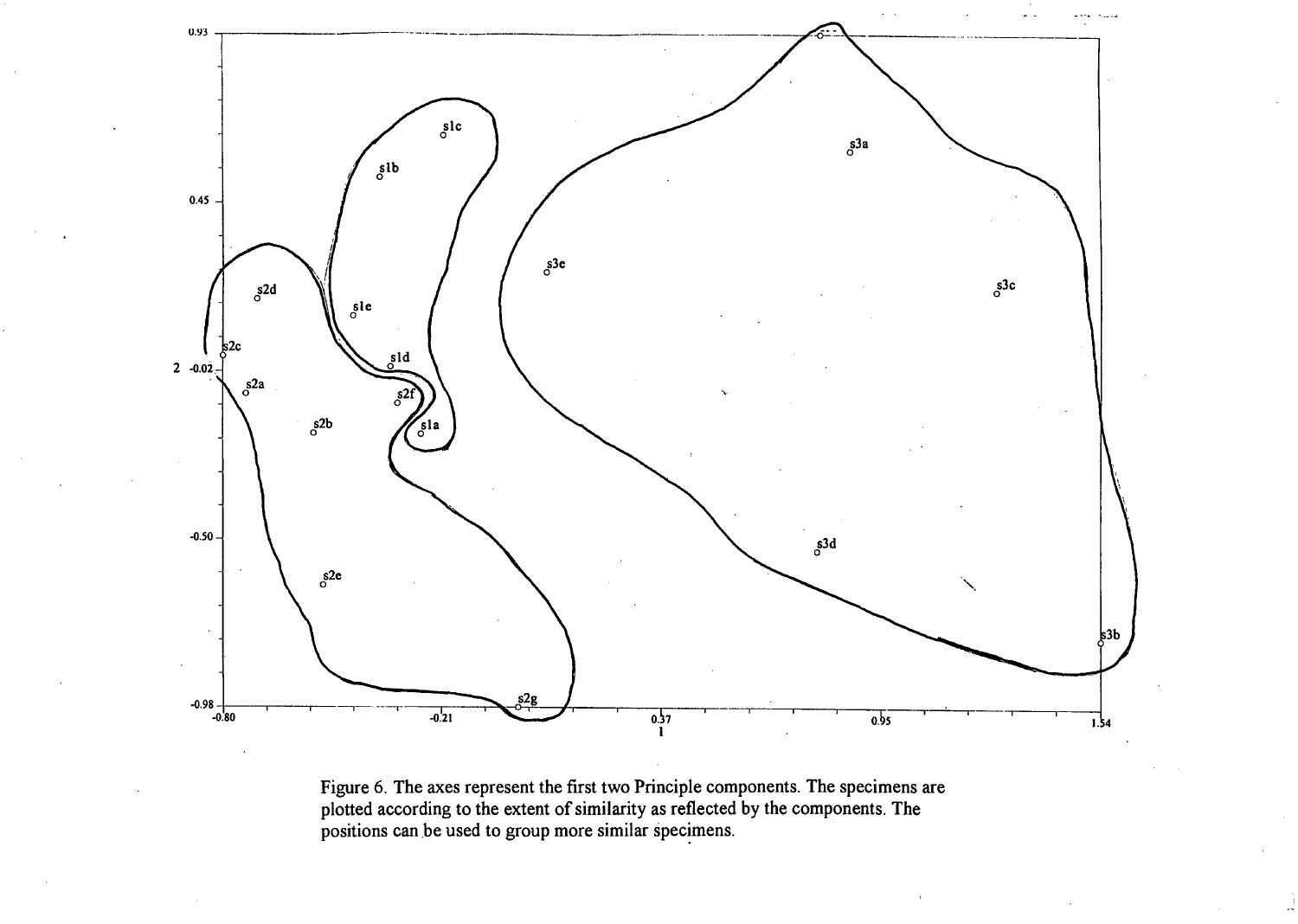|               |         | 2        | 3        |
|---------------|---------|----------|----------|
|               |         |          |          |
| Nut width     | 0.843   | 0.267    | 0.09     |
| Nut length    | 0.673   | 0.593    | 0.191    |
| Culm diameter | $-0.63$ | $-0.537$ | 0.476    |
| Bract length  | 0.911   | $-0.269$ | 0.106    |
| Spathe length | 0.704   | $-0.506$ | 0.274    |
| Spathe width  | 0.501   | $-0.72$  | $-0.395$ |

#### Table 3. The eigenvalues of the first three components

#### Cladistic analysis

Only one most parsimonious tree was derived and calculated to be 18 steps long (Figure 7). The associated characters have been placed at each corresponding step on the branches. The ci and ri values at 77 and 85 respectively, reflect a good fit of data to both the basal and terminal nodes. The most parsimonious tree demonstrates that C. *pulchrum* and Seg3 are more closely related than either is to Seg1 or Seg2, and that Seg2 and Seg1 are sister species. The previous monophyletic grouping of C. *fimbriatum,* C. *decipens* and C. *xerophilum* has re-established as a monophyly, basal to the genus.

The Bootstrapping analysis (figureS) calculated a very strong node grouping of Seg1, Seg2, Seg3 and C. *pulchrum* and C. *fistulosum* with a value of 93. The grouping of C. *argenteum,* C. *pulchrum and* C. *fistulosum* is also strong, which means that the phylogeny represented by these nodes is backed up with a fair degree of confidence.

Bremer support showed that by relaxing the parsimony by 1 from tree length of 18 to 19, the node supporting the Seg1 and Seg2 group and the node Seg3 and C. *pulchrum*  collapses. The others, C. *xerophilum,* C. *decipens* and C. *fimbria tum* also collapse right down to the bottom of the tree. By relaxing the tree by yet another step, collapses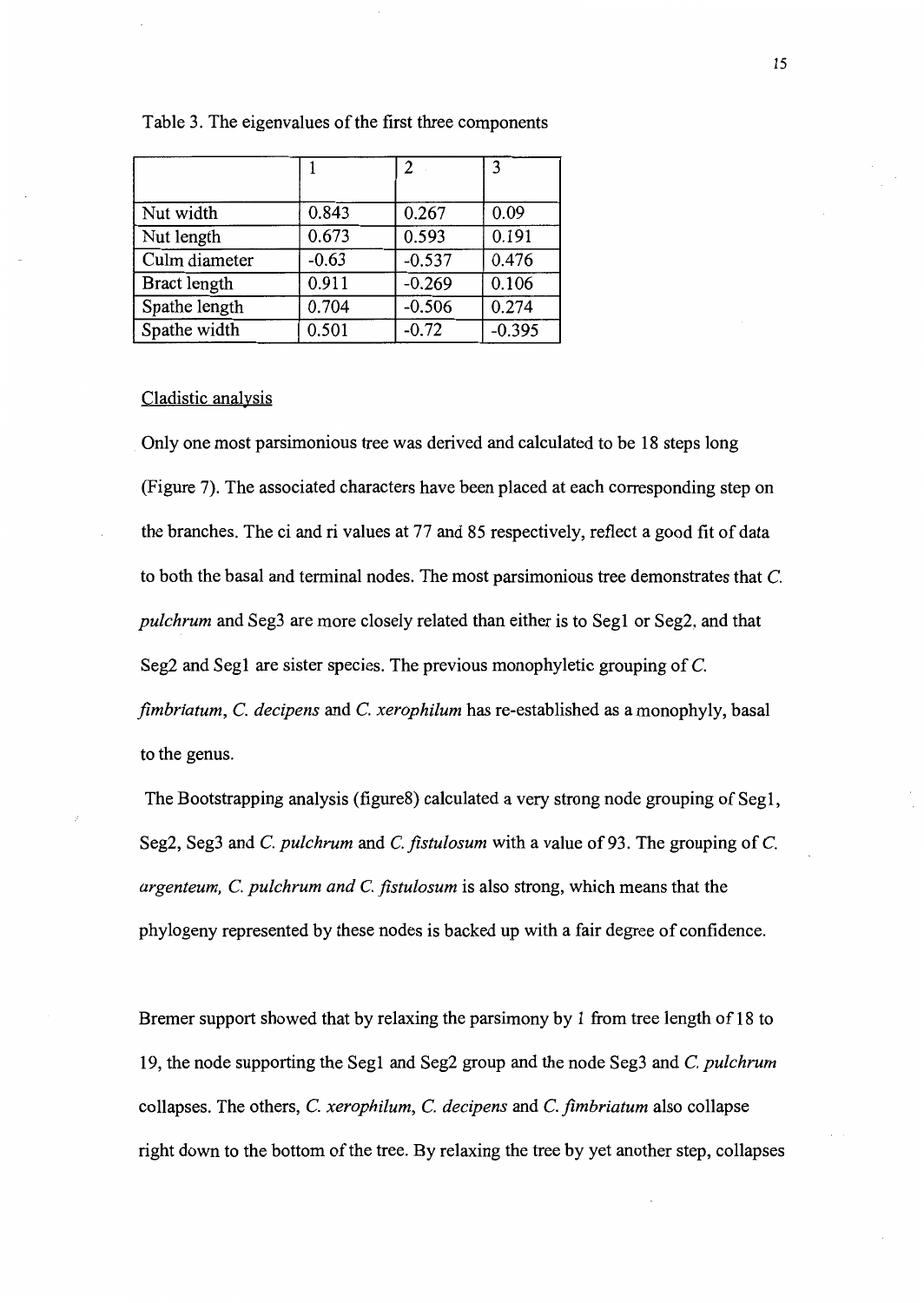the C. *argenteum,* C. *pulchrum* and C. *fistulosum.* At a tree length of 21 and less the tree morphology remains the same as before (tree length of20 and less). Lastly, when the parsimony is relaxed a fourth step (trees 22 steps and less) the whole tree collapses The Bremer support values are shown on figure 8.

The bootstrap and Bremer support values seem to reflect similar branch support. The combination of the two analyses and their agreement produce strong evidence for the strength of the nodes.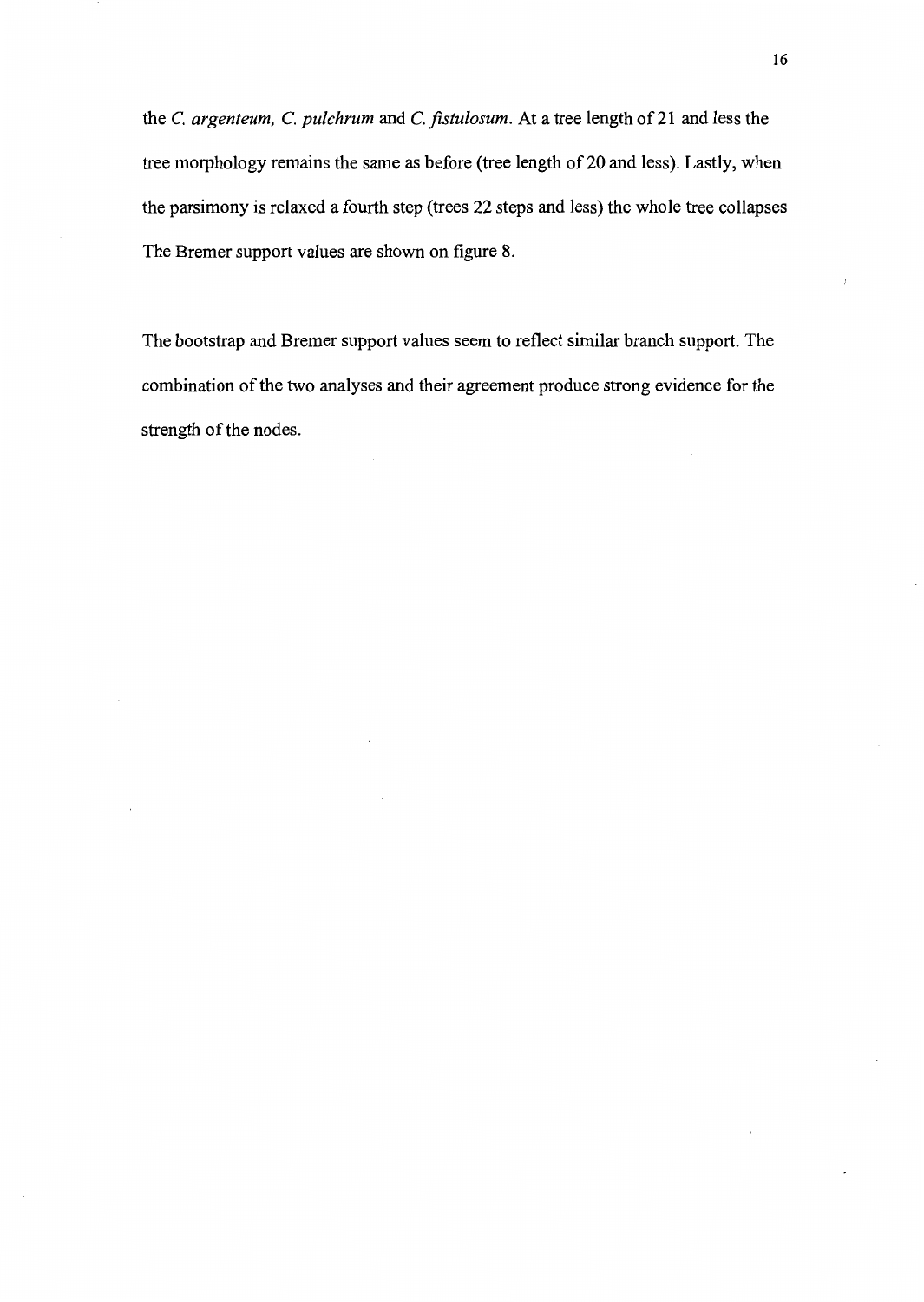

C

Figure 7. The most parsimonious tree calculated in Hennig 86, with the shortest tree length of 18,  $ri = 85$  and  $ci = 77$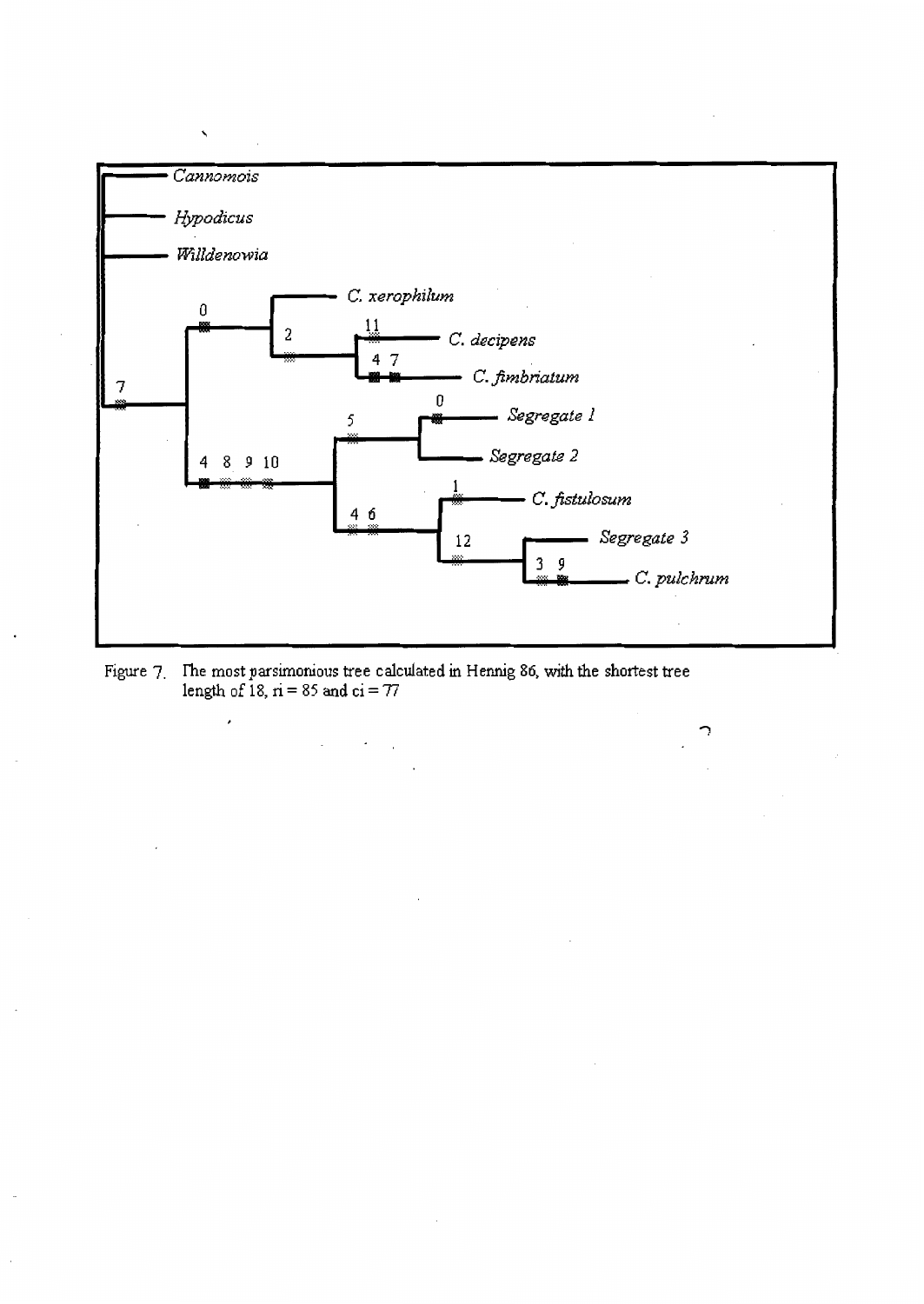



 $\mathcal{L}$ .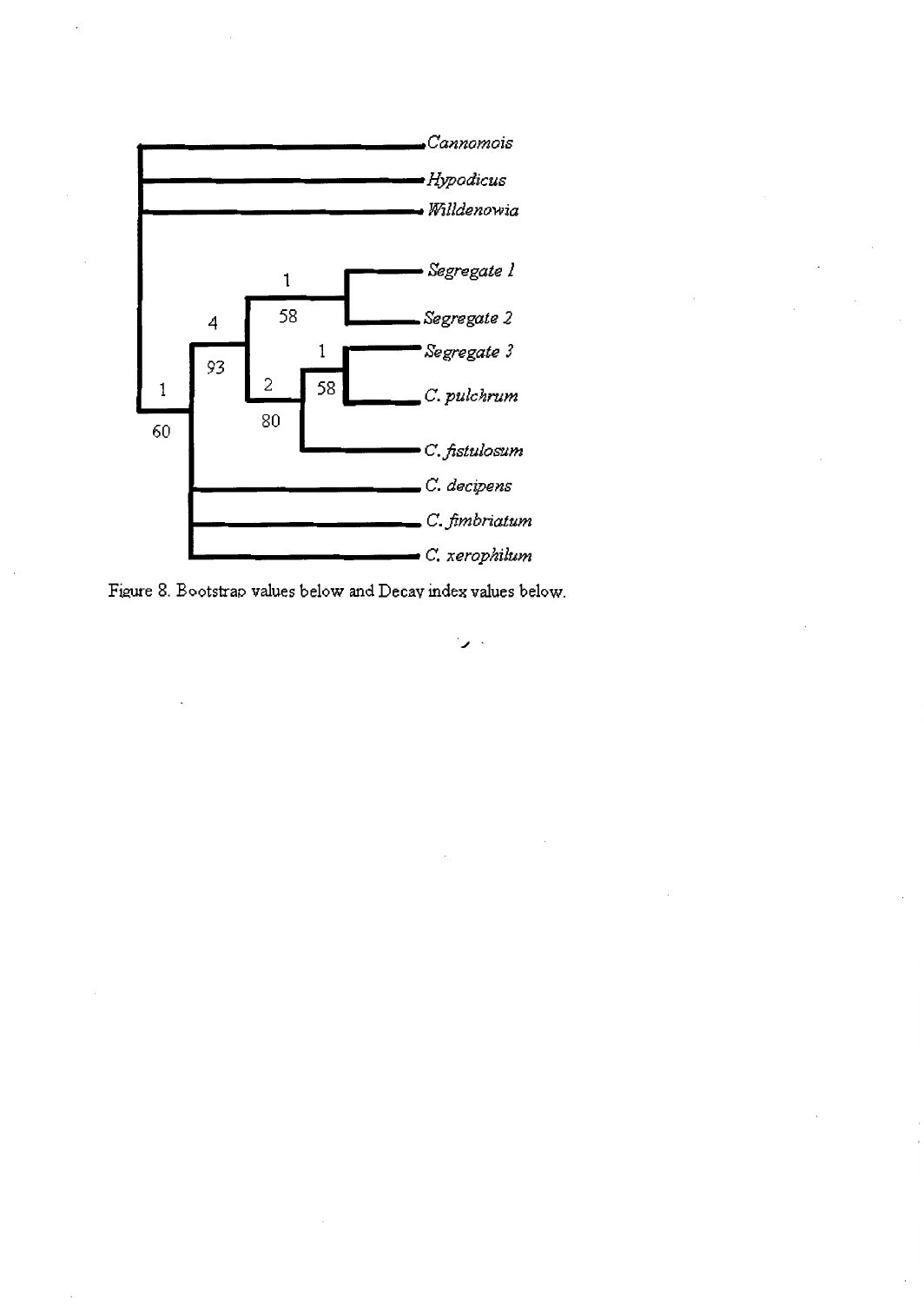## **Conclusion**

Based on the evidence provided by the cluster analysis and cophenetic values, as well as the cladogram phylogeny, three distinct groups are easily distinguished from each  $\dot{y}$   $\omega$ *l*  $\alpha$   $\prime$ other. The three groups can be diagnosed by a combination of characters namely nut shape and nut ornamentation. According to Nixon and Wheeler (1990) the segregates can be defined as minimally diagnosable species as they posses a combination of diagnosable characters. Segl and 2 form a monophyletic group according to the phylogenetic analysis as they share nut ornamentation as a distinguishing feature that separates Segl from Seg3. The most parsimonious tree indicates that Seg3 is distinctively different from Segl and Seg2. Bremer support and bootstrap values support the argument b placing high values on the node supporting the monophyletic grouping of Seg3, C. *pulchrum* and C. *jistulosum.* 

#### *Species Concepts*

There are numerous species concepts in the literature which one can utilize to define a species. This may lead to subjective decisions and possibly confusion amongst different classifications. For the purposes of this project I have chosen to use the Phylogenetic species concept as a guideline for defining a species.

The Morphological species concept has been used for centuries and as it implies, relies solely on morphology as a determinant for species rank. This concept is highly subjective as it basis species rank on the extent of similarity and dissimilarity of the specimens. The concept is also flawed in that it bears no information on the phylogenetic relationship between the taxa and is too simplistic.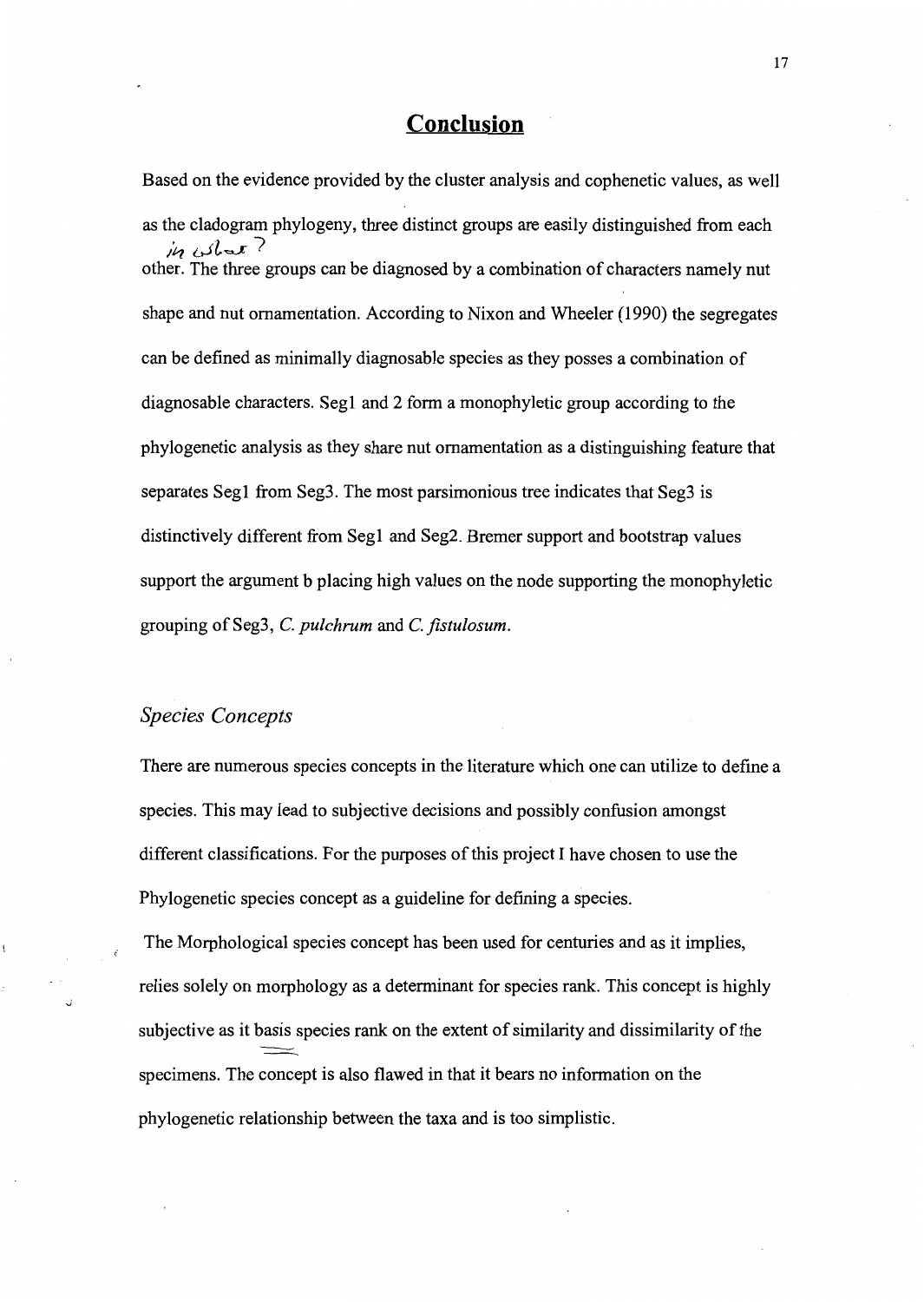The Biological species concept has been rejected in most fields of study as it also has an element of subjectivity. I have discarded the BSC because conceptually it does not address evolutionary processes and can therefore not be used consistently for systematic and cladistic analyses. The BSC places emphasis on reproductive power of populations, therefore species are defined as ecological, genetic and reproductive units \ -\..\_ . (Mayr, 1991). The BSC relies solely on reproductive isolation as the central criterion for species status (Cracraft, 1989). The concept runs into problems when taxonomists work on species which readily hybridize, or when fossil records are involved. To add to the impracticality of the concept, Herbarium specimens cannot be tested for reproductive compatibility. The BSC does not explain or encompass evolutionary processes. It is causes inconsistencies in the literature as it relies on subjective ~ decisions of species status based on varying levels of reproductive isolation.

The Phylogenetic species concept, although it uses phenetic data, emphasizes taxonomic differentiation, which may result in reproductive isolation and may not. It also emphasizes diagnostic variation for separating basal evolutionary taxa (Cracraft, 1989). The PSC defines species as an irreducible cluster of organisms, diagnosably distinct from other such clusters, which also reflect patterns of ancestry and descent (Cracraft, 1989). Phylogenetic species are basal taxonomic units, which place no limitation population size; therefore relatively small populations can acquire species status. The PSC has also been criticised by Mayr (1991) who claimed that the definition of a phylogenetic species is merely that of a phyletic lineage and that it lacked a satisfactory explanation of what mechanisms and processes result in speciation events. I believe these arguments are unfounded as the phylogeny of

18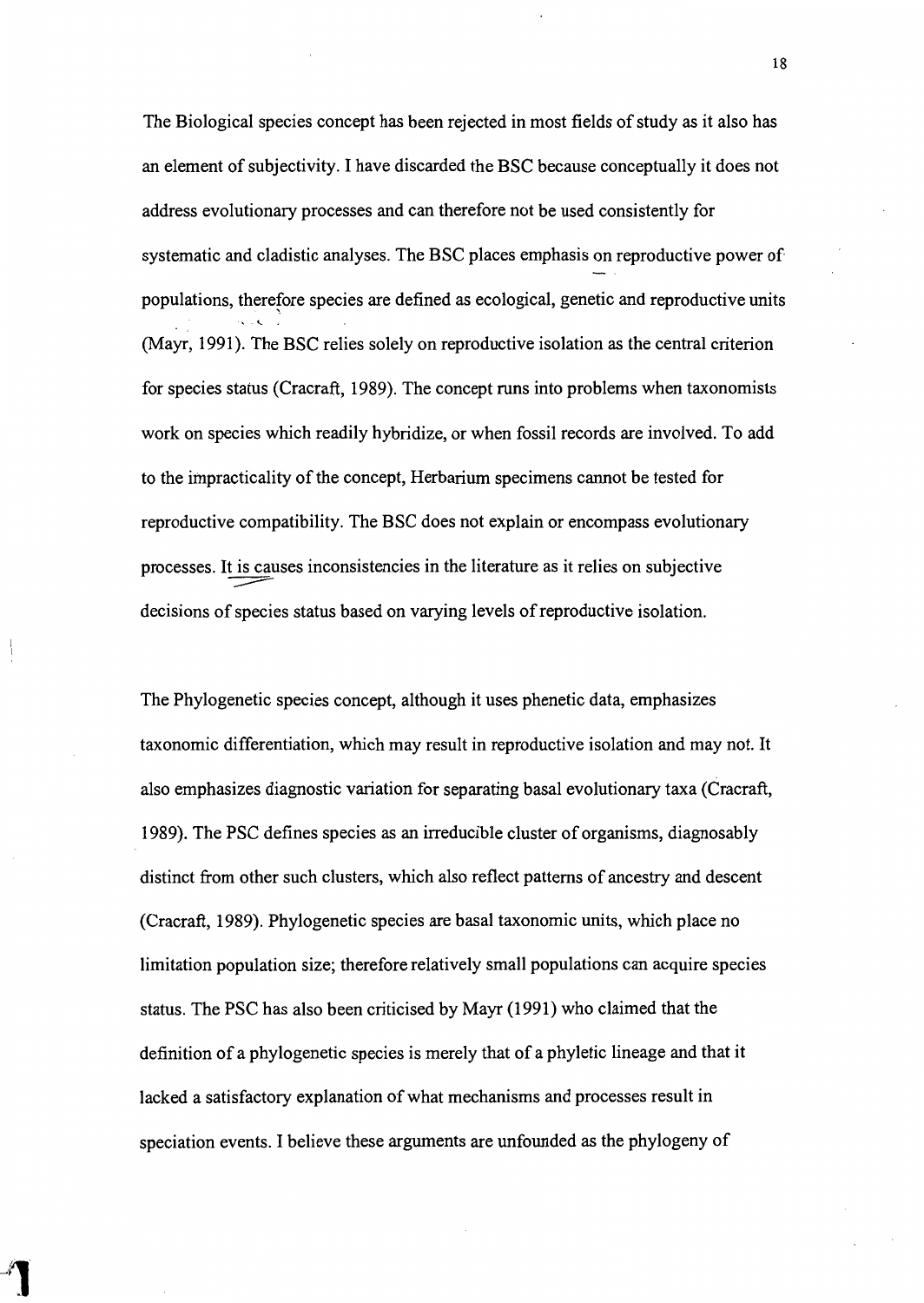species can describe in evolutionary terms which attributes have contributed to speciation. Also, a phylogenetic species is not merely an evolutionary unit, but must be defined by taxonomic differentiation. Therefore I have adopted the PSC and according to its principles and parameters, Segregate 1, 2 and 3 show evidence to be classified at species status.

#### **Geographic distribution.**

The three species seem to occur in separate micro regions. I call these micro regions as the ranges are comparably small and the species are recorded appear within the same vegetation regime in the southern Cape within the Cape Floristic Kingdom (Taylor, 1978). The range of all three species occurs from the Kogelberg mountains in the west to Albertinia and Riversdale in the east and from Landdrost Kop (in the Kogelberg range) in the north to Betty's Bay in the south west and Hermanus/Klein river mountains in the south east.

From figure 9 it is quite obvious that the three species do not overlap, but any comment on this matter would be purely speculative since no ecological information was recorded and no extensive geographical data has been collected. Possible speciation mechanisms associated with the different regions can only be hypothesised as either one of fire survival or a response to steep ecological gradients. A comparison of the two sampling sites did however show slightly different ecology. The site at Sir ~· Lowry's pass seemed to be moister as water seeps were found everywhere. More information needs to be collected on this subject.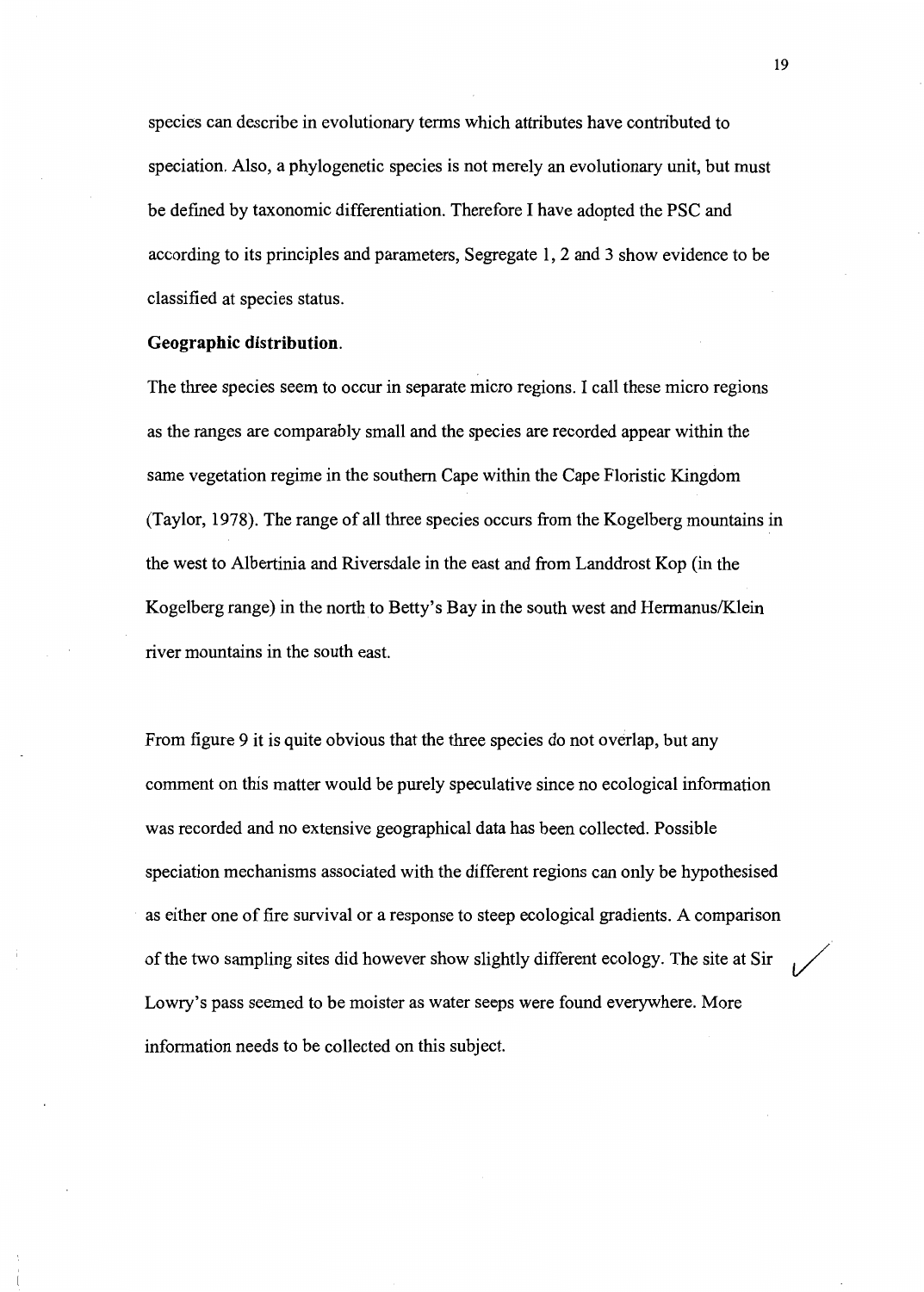

Figure 9. Geographic distribution of the three segregates as recorded by collections.

 $\sim$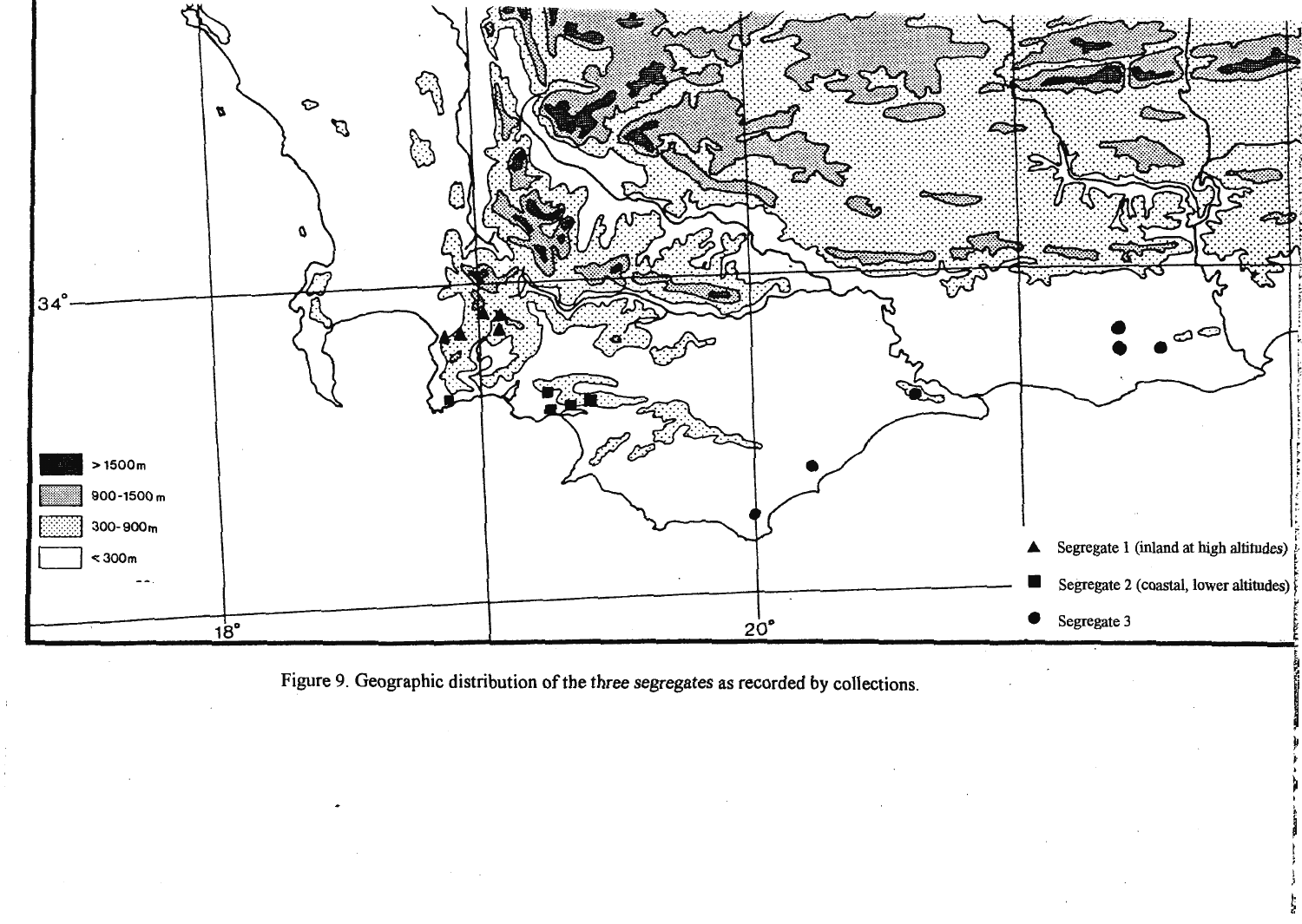#### Macro-morphology

The two species sampled also differed in growth form. Segl was found as large colonies. The species had a long well developed rhizome that possibly played a role as the primary mode of reproduction as cloning, rather than concentrate energies into producing seeds. This is evident in the number of viable seeds recorded per culm compared to Seg2. The role of fire also produces an argument for the chosen growth form. The species could resprout after fire due to the large well developed rhizome, and so seeding would be of secondary importance for reproduction.

Seg2 however has a comparatively small rhizome and can be found in small tufts composed of a single individual. The number of nutlets far exceeds that of Seg1, and possibly indicates that the plant is a reseeder and reinforcing a large seed bank is of primary importance.

This character unfortunately can not lend itself as a real valuable measurement as not enough is known about the structure. Infact it is the least studied structure. Apart from this unfortunate circumstance, herbarium specimens are rarely accompanied with rhizome samples.

#### **Species description**

#### Macro-morphology

#### Segregate 1

Stems erect, simple, terete and slightly fistular, minutely rugose, 3.8-4.2mm in diameter at the apex; sheaths tightly convolute, oblong-lanceolate, acute, mucronate, coriaceous, deeply membranous along upper margins, upper parts becoming chartaceous and disintegrating, 3- 4.5cm long; male inflorescence not known; female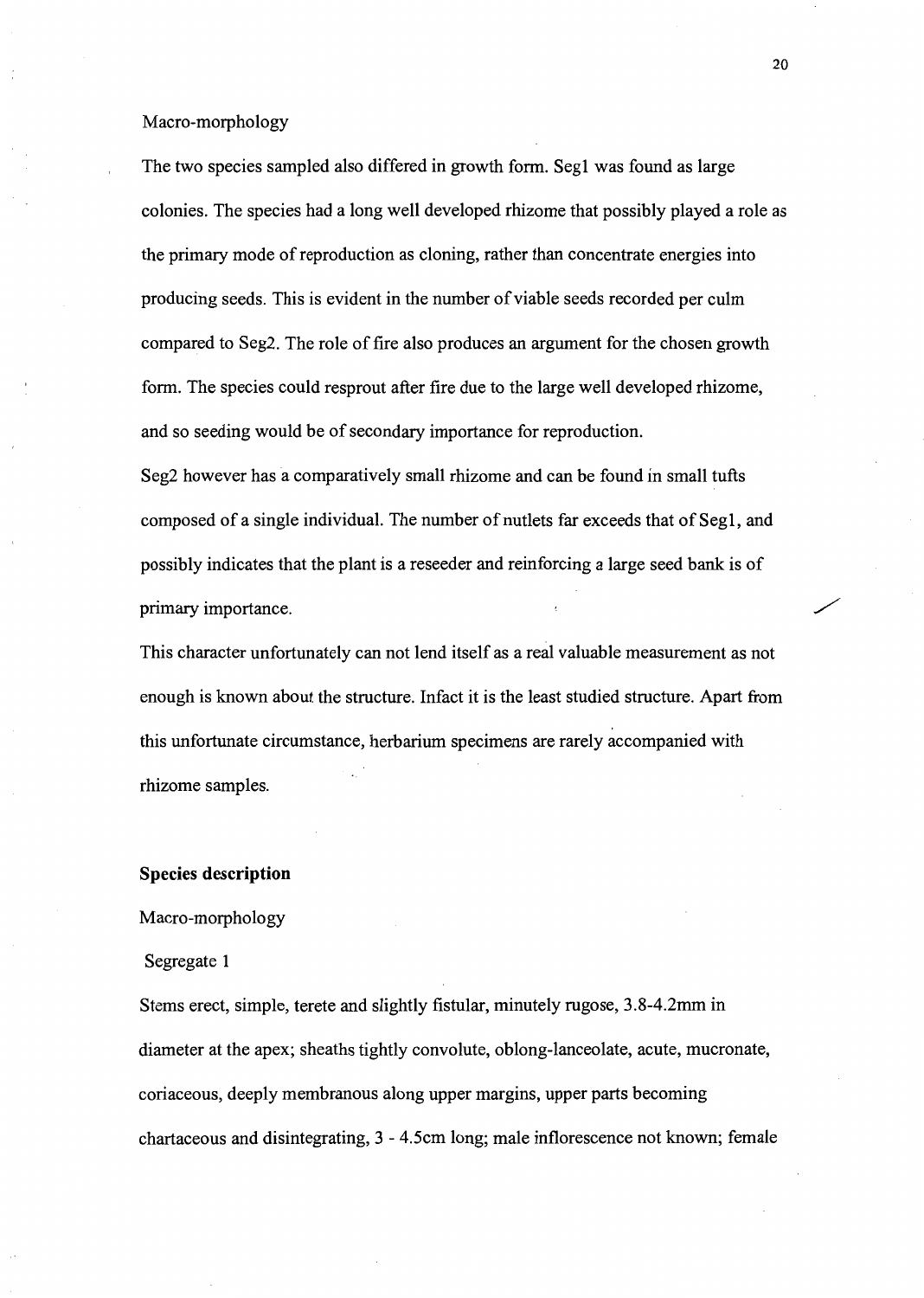inflorescence spicate, oblong and narrow, containing  $3-4$  spikelets,  $6-11$  cm long; spathes disintegrating along margins, nerve marked and membranous, oblonglanceolate, acute, smooth, dark brown in colour,  $30 - 50$ mm long, loosely convolute; spikelets sessile, olblong, 1- or 2- flowered, 3-4 em long; bracts loosely convolute, about 12 in number, lanceolate to linear lanceolate, 1- nerved, chartaceous, whitishbrown in colour, 1.5-3 em long; perianth sessile, closely appressed to the ovary, 2- 5 mm long; segments broad-based, with margins overlapping, apiculate, suborbicular, cartilagenous, inner shorter than outer; ovary sessile, globose, moderately tubercled on upper part; styles 2, free erect-spreading, semi terete, acute, supported by channel up outer side, stigmatic surface feather-like extending over whole surface,  $10 - 12$ mm long; fruit subglobose, depressed at apex, black and smooth on lower half of nutlet, reddish-brown and tuberculate upper half.

#### Segregate 2

Stem erect, unbranched, terete, slightly fistular, minutely rugose,  $3.8-4.5$  in diameter at apex; sheaths tightly convolute, oblong-lanceolate, acute, mucronate, coriaceous, deeply membranous along upper margins, upper parts becoming chartaceous and disintegrating,  $3 - 5$  cm long; male inflorescence erect, paniculate-cymose, dense,  $6 -$ 9 em long; spathes disintegrating along margins, nerve marked and membranous, oblong-lanceolate, acute, smooth, dark brown in colour, 35- 40mm long, loosely convolute; rhachis, each node with callous-like thickening and bearing several racemes; recemes oblong, dense with many flowers 1- 1.5 em long; spathellae lanceolate, hyaline,  $0.5 - 1.5$  cm long; bracts expanded, linear or linear-lanceolate, long acuminate, membranous, silvery white; perianth shortly pedicellate, narrow-

21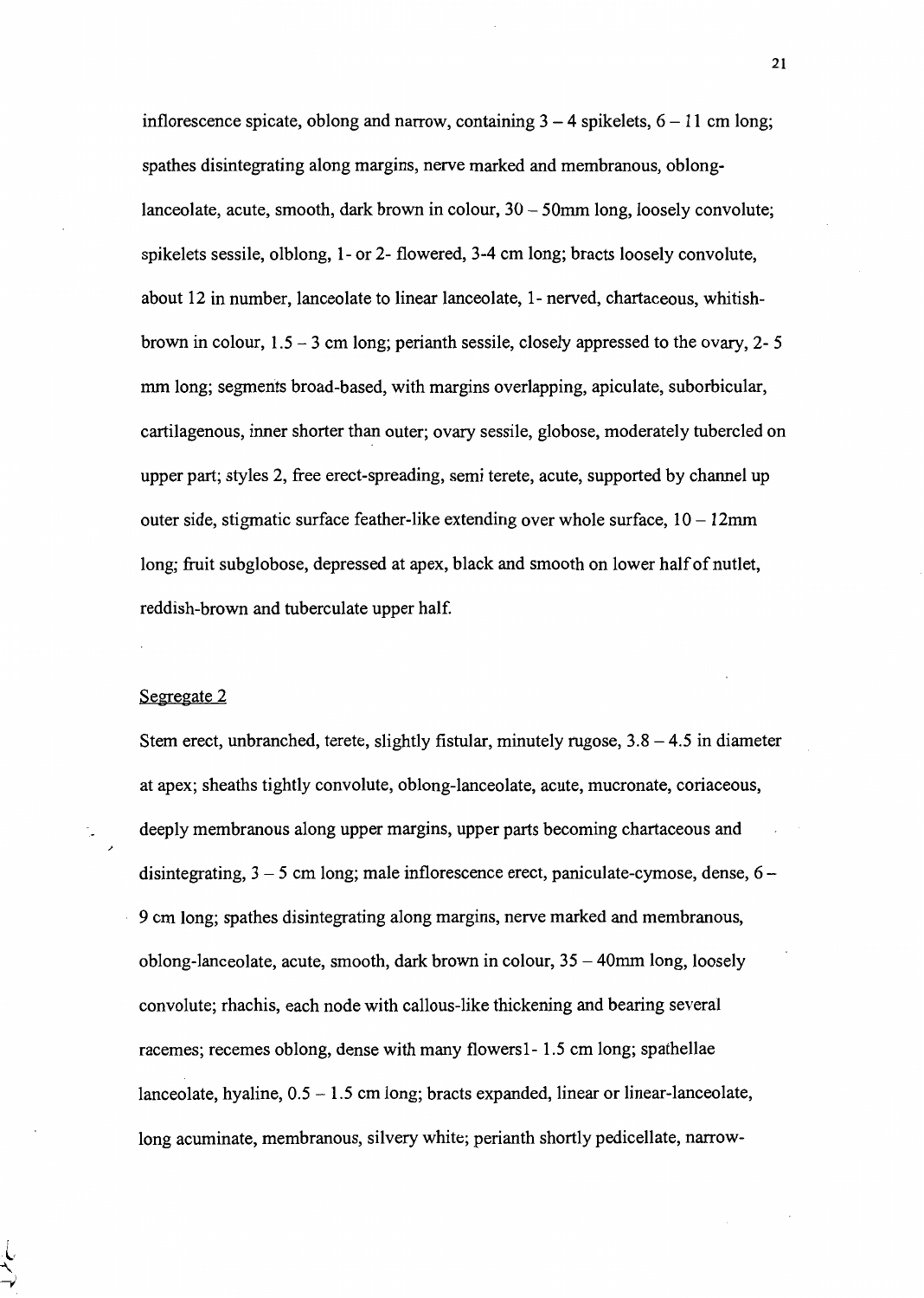oblong, about 5mm in length; segments not seen; female inflorescence spicate, oblong and narrow, containing  $4-5$  spikelets,  $7-13$  cm long; like that of the male inflorescence; spikelets sessile, oblong, 1- or 2- flowered, 2-3 em long; bracts loosely convolute, about 12 in number, lanceolate to linear lanceolate, 1- nerved, chartaceous, whitish-brown in colour,  $1.5 - 2.5$  cm long; perianth sessile, closely appressed to the ovary, 2- 5 mm long; segments broad-based, with margins overlapping, apiculate, suborbicular, cartilagenous, inner shorter than outer; ovary sessile, globose, moderately tubercled on upper part; styles 2, free erect-spreading, semi terete, acute, supported by channel up outer side, stigmatic surface feather-like extending over whole surface, 10mm long; fruit oblong-ovate, depressed at apex between styles, black and smooth on lower half of nutlet, reddish-brown and tuberculate upper half.

#### Segregate 3

Stem erect, unbranched, terete, slightly fistular, minutely rugose,  $3 - 4$ mm in diameter at apex; sheaths tightly convolute, oblong-lanceolate, acute, mucronate, coriaceous, deeply membranous along upper margins, upper parts becoming chartaceous and disintegrating,  $4.5 - 7.5$  cm long; male inflorescence erect, paniculate-cymose, dense, 6 - 12 em long; spathes disintegrating along margins, nerve marked and membranous, oblong-lanceolate, acute, smooth, dark brown in colour,  $50 - 70$ mm long, loosely convolute; rhachis, each node with callous-like thickening and bearing several racemes; recemes oblong, dense with many flowers1- 1.5 em long; spathellae lanceolate, hyaline,  $0.5 - 1.5$  cm long; bracts expanded, linear or linear-lanceolate, long acuminate, membranous, silvery white, 4 - 5mm long; perianth shortly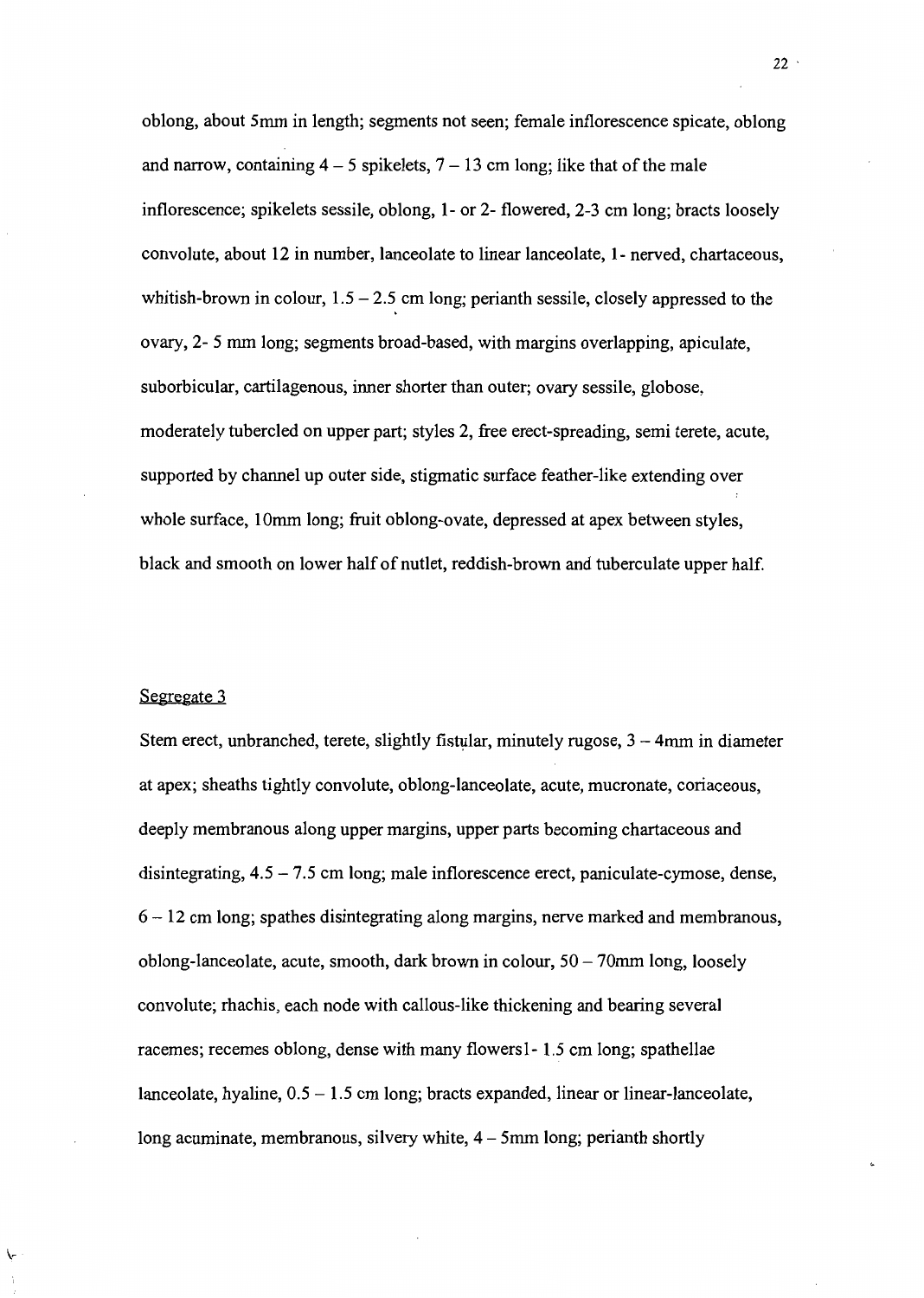pedicellate, narrow-oblong; segments not seen; female inflorescence spicate, oblong and narrow, containing  $3 - 4$  spike lets,  $7 - 14$  cm long; spathes like that of male inflorescence; spikelets sessile, oblong, 1- or 2- flowered, 2-3 em long; bracts loosely convolute, about 12 in number, lanceolate to linear lanceolate, 1- nerved, chartaceous, whitish-brown in colour,  $10 - 14$  mm long; perianth sessile, closely appressed to the ovary, 2- 5 mm long; segments broad-based, with margins overlapping, apiculate, suborbicular, cartilagenous, inner shorter than outer; ovary sessile, globose, moderately tubercled on upper part; styles 2, free erect-spreading, semi terete, acute, supported by channel up outer side, stigmatic surface feather-like extending over whole surface, 10mm long; fruit subglobose, heavily tuberculate over entire nutlet wall, depressed at apex between styles, no differentiation between lower half and upper half, reddish-brown in colour.

J;.

 $\bigcap$ 

*25*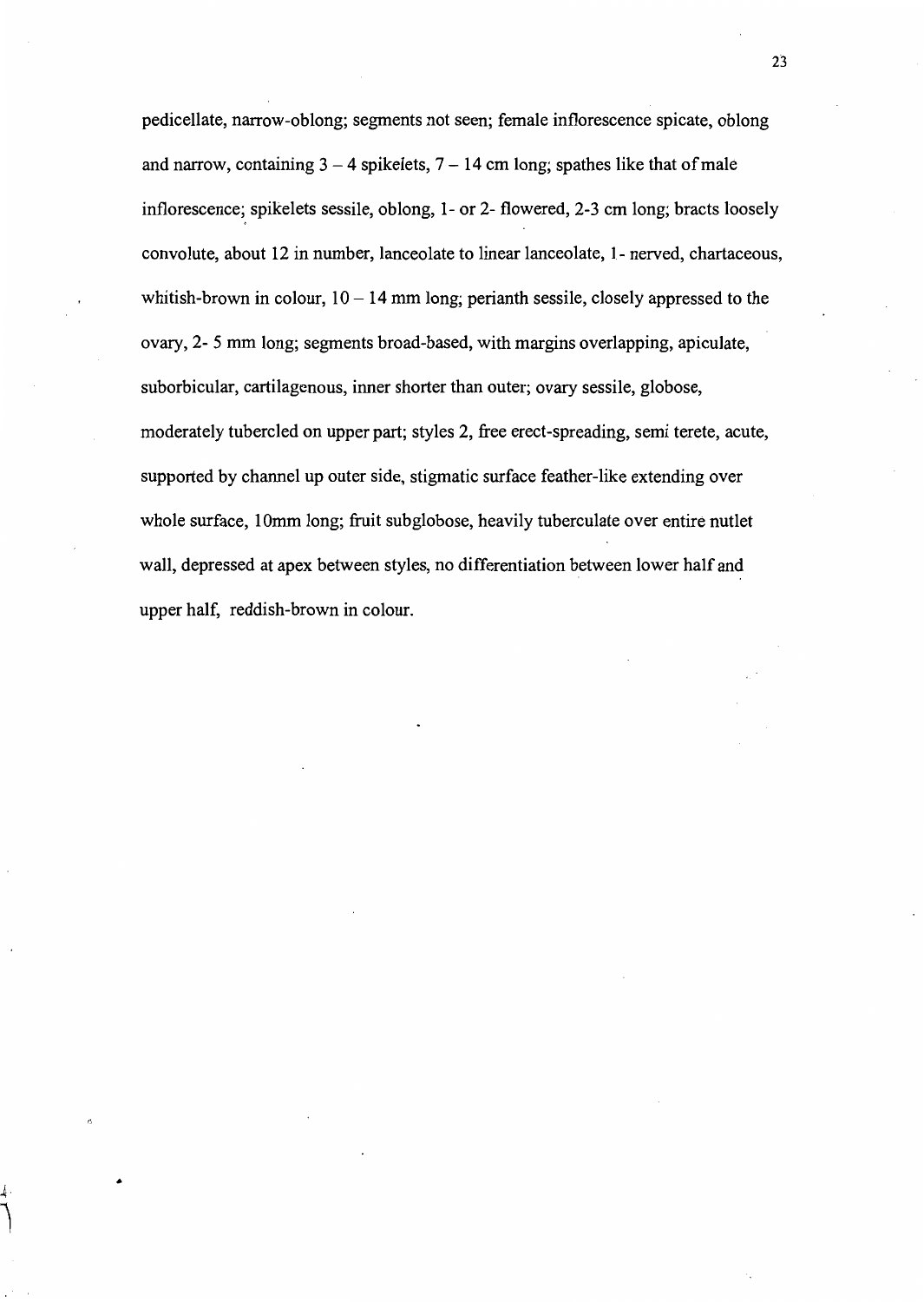I would like to thank Chris Whitehouse for being a wonderful source of advice and taking the time to help. Thanks is mostly due to my supervisor, Peter Linder, who provided endless support and advice.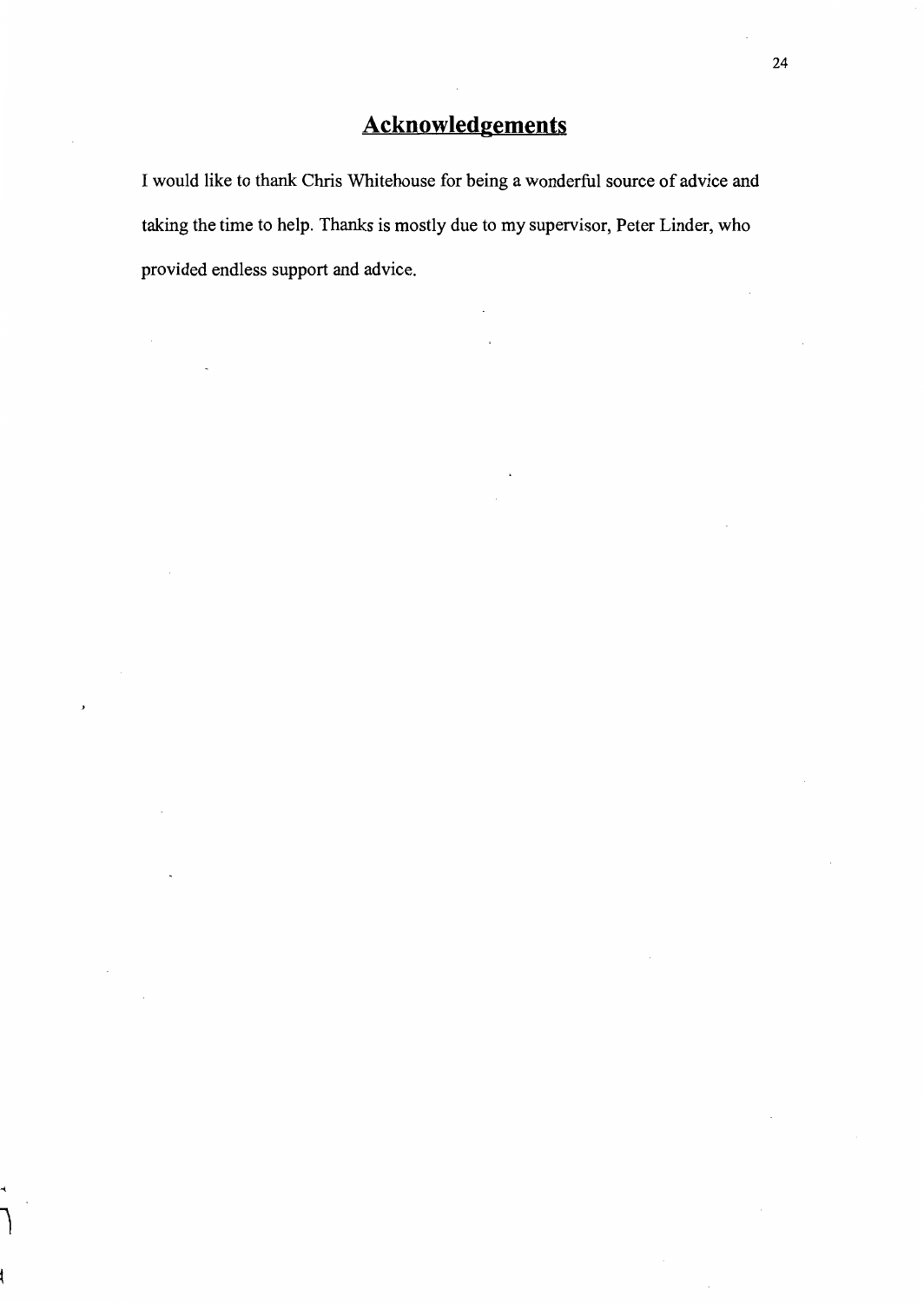### **References:**

1. Bremer, K. 1994. Branch support and tree stability. Cladistics 10: 295-304.

2. Cracraft, J. 1989. Speciation and its ontology: the empirical consequences of alternative species concepts for understanding patterns and processes of differentiation. Pp. 28-59. In: speciation and its consequences, Eds D Otte and J.A. Endler, Senauer Associates, Sunderland, mass.

 $\alpha$ 

..... >

*v* 

- 3. Farris, J.S. 1988. Hennig: Hennig86 reference version 1.5
- $t$  4. Forey, P.L., Humphries, C.J., Kitching, I.J., Scotland, R.W., Siebert, D.J. and Williams, D.M. 1992. Cladistics: a practical course in systematics. Oxford University Press. USA.
	- 5. Linder, H.P. 1984. A phylogenetic classification of the genera of the African .Restionaceae. Bothalia 15: 11-76.
- $\checkmark$  6. Linder, H.P. 1985. Conspectus of the African species of Restionaceae. Bothalia 15: 387-503.
- 7. Linder, H.P. 1990. A review of the African Restionaceae. contributions from the Bolus Herbarium 14: 209-264.
- <sup>2</sup> <sup>*v*</sup> 8. Linder, H.P. 1995. Ceratocaryum pulchrum, a new restiod from the Bredasdorp plains. S. African Journal of Botany 61: 222-225.

-; 9. Mayr, E. and Ashlock, P.D. 1991. The species category. Pp. 21-53. In: Principles of systematic zoology. McGraw-Hill, London.

 $\forall$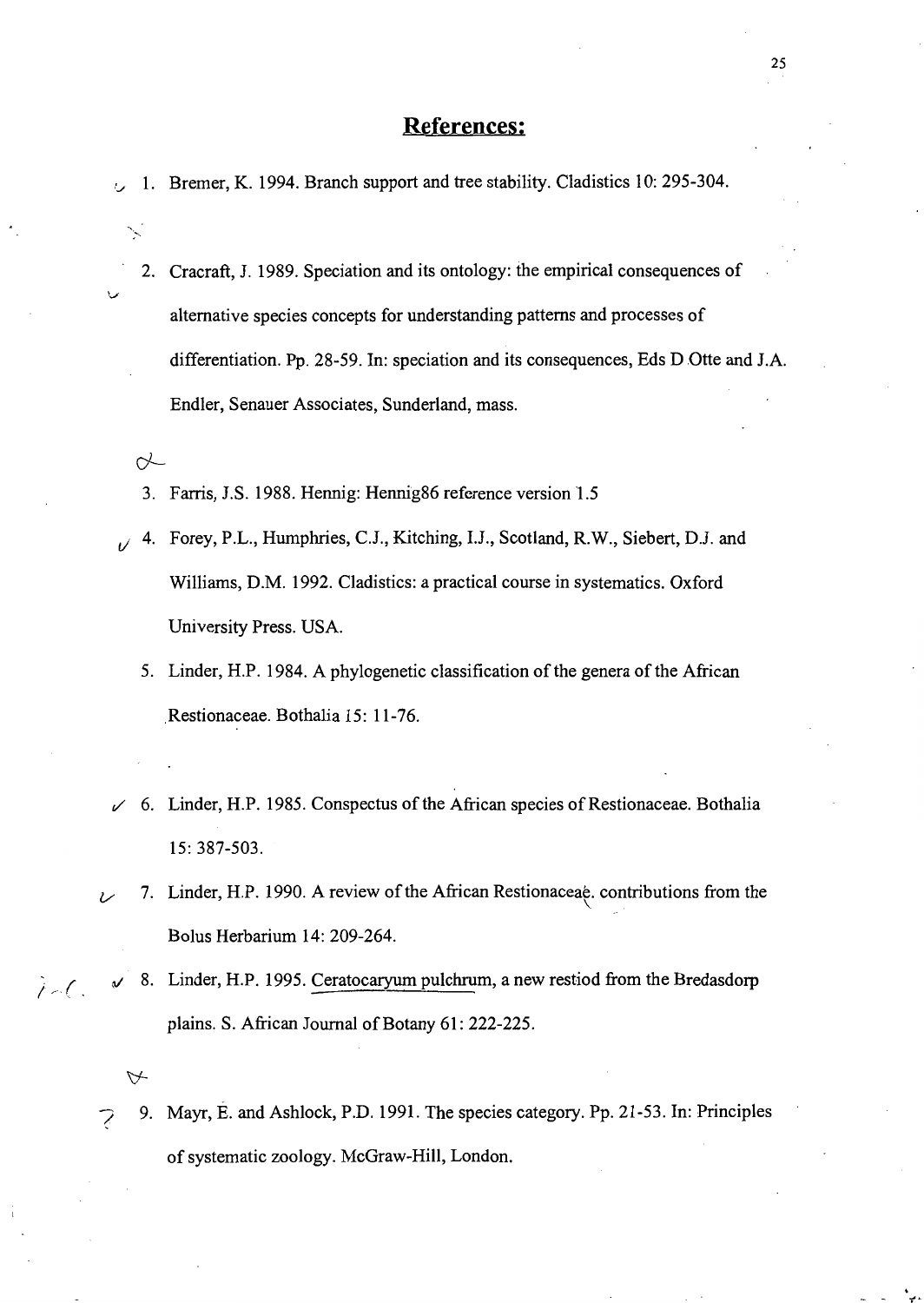- 10. Nixon, K.C. and Carpenter, J.M. 1993. On Outgroups. Cladistics 9: 413-426. U.
	- 11. Pillans, N.S. 1928. The African genera and species of Restionaceae. Transactions of the Royal Society of South Africa 16: 207-440.
	- 12. Platnick, N.I. 1989. An empirical comparison of microcomputer parsimony programs, II. Cladistics 5: 145-161.
- 13. Rohlf, F.J. 1998. NTSYS-pc: Numerical Taxonomy and Multivariate Analysis System, version 2.02i.
	- 14. Sanderson, M.J. 1989. Confidence limits on Phylogenies: the bootstrap revisited. Cladistics 5: 113-129.
- 15. Sneath, P.H.A. and Sokal, R.R. 1973. Numerical Taxonomy: the principles and practice of numerical classification. W.H. Freeman and Company, San Francisco.
	- 16. Swofford, D.L. 1993. PAUP: Phylogenetic Analysis Using Parsimony, version 3.11. Illinois Natural Survey, Champaign.
- 17. Taylor, H.C. 1978. Capensis. In: Werger, M.J.A. eds. Biogeography and ecology of southern Africa. The Hague: Junk, 171-229.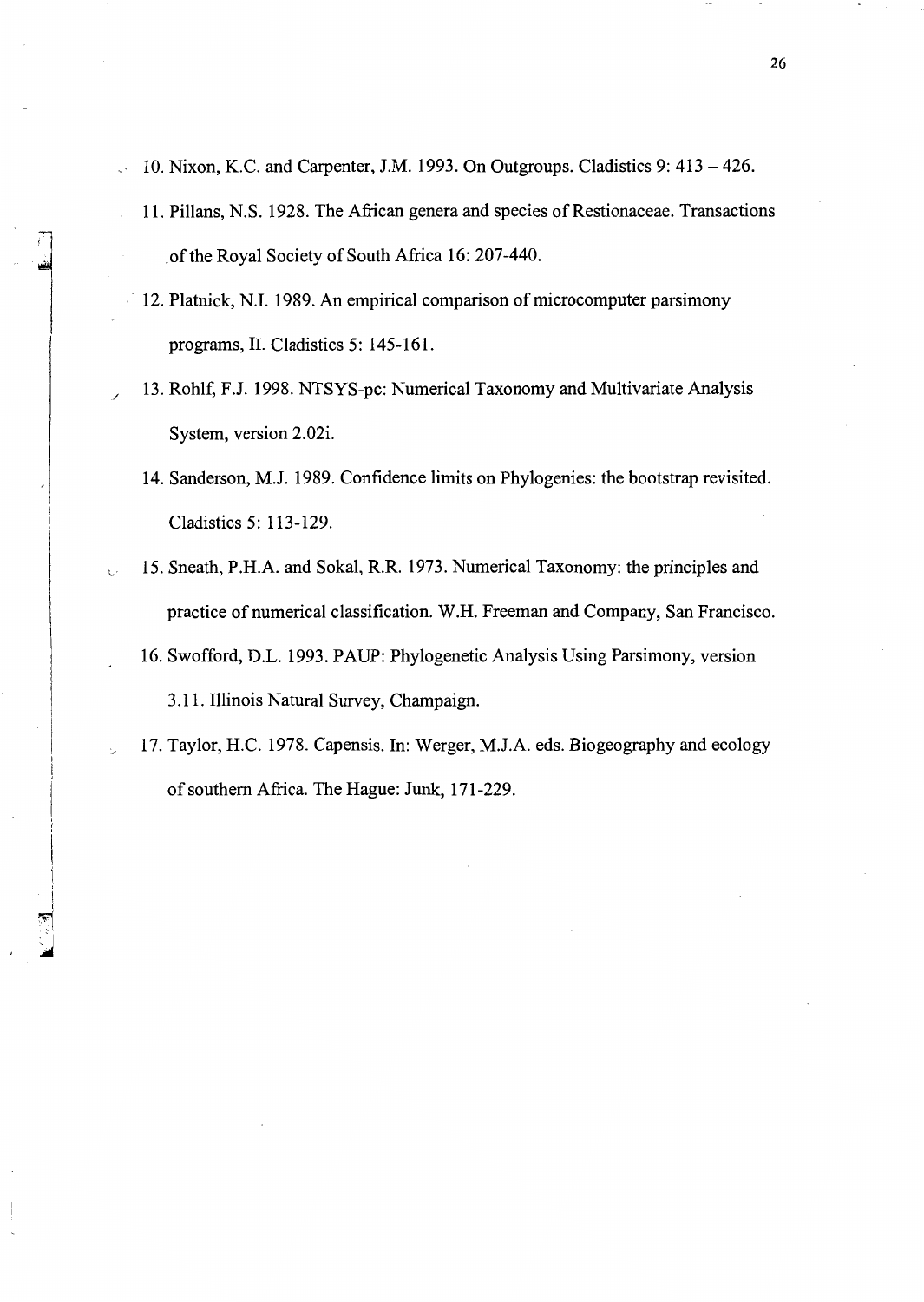# Appendix 1.

Specimens used to collect data for table 1.

| Species          | Collector   | Collector' | Herbarium  | locality            | Division |
|------------------|-------------|------------|------------|---------------------|----------|
| no.              |             | s no.      |            |                     |          |
| S <sub>1</sub> a | Esterhuysen | 34943      | <b>BOL</b> | Sir Lowry's pass    | Caledon  |
|                  |             |            |            | (SLP)               |          |
| S1b              | Esterhuysen | 32764      | <b>BOL</b> | Range between SLP   | Caledon  |
|                  |             |            |            | and Gordon's bay    |          |
| S <sub>1c</sub>  | Esterhuysen | 3591       | <b>BOL</b> | Landdrost kop       | Caledon  |
| S1d              | Esterhuysen | 31042      | <b>BOL</b> | Nieweberg Forest    | Caledon  |
| S1e              | Pillans     | 4812       | <b>BOL</b> | Viljoen's Pass      | Caledon  |
| S <sub>2</sub> a | Esterhuysen | 35303      | <b>BOL</b> | Hermanus            | Caledon  |
| S <sub>2</sub> b | Levyns      | 10213      | <b>BOL</b> | Betty's bay         | Caledon  |
| S2c              | Esterhuysen | 9991       | <b>BOL</b> | Kogelberg SE slopes | Caledon  |
|                  |             |            |            | (stream side)       |          |
| S2d              | Esterhuysen | 31699      | <b>BOL</b> | Klein river mnts    | Caledon  |
|                  |             |            |            | (KRM)               |          |
| S <sub>2e</sub>  | Esterhuysen | 26957      | <b>BOL</b> | <b>KRM</b> near     | Caledon  |
|                  |             |            |            | Hermanus            |          |
| S2f              | Esterhuysen | 30971a     | <b>BOL</b> | Kogelberg, SW       | Caledon  |
|                  |             |            |            | slopes              |          |
|                  |             |            |            |                     |          |